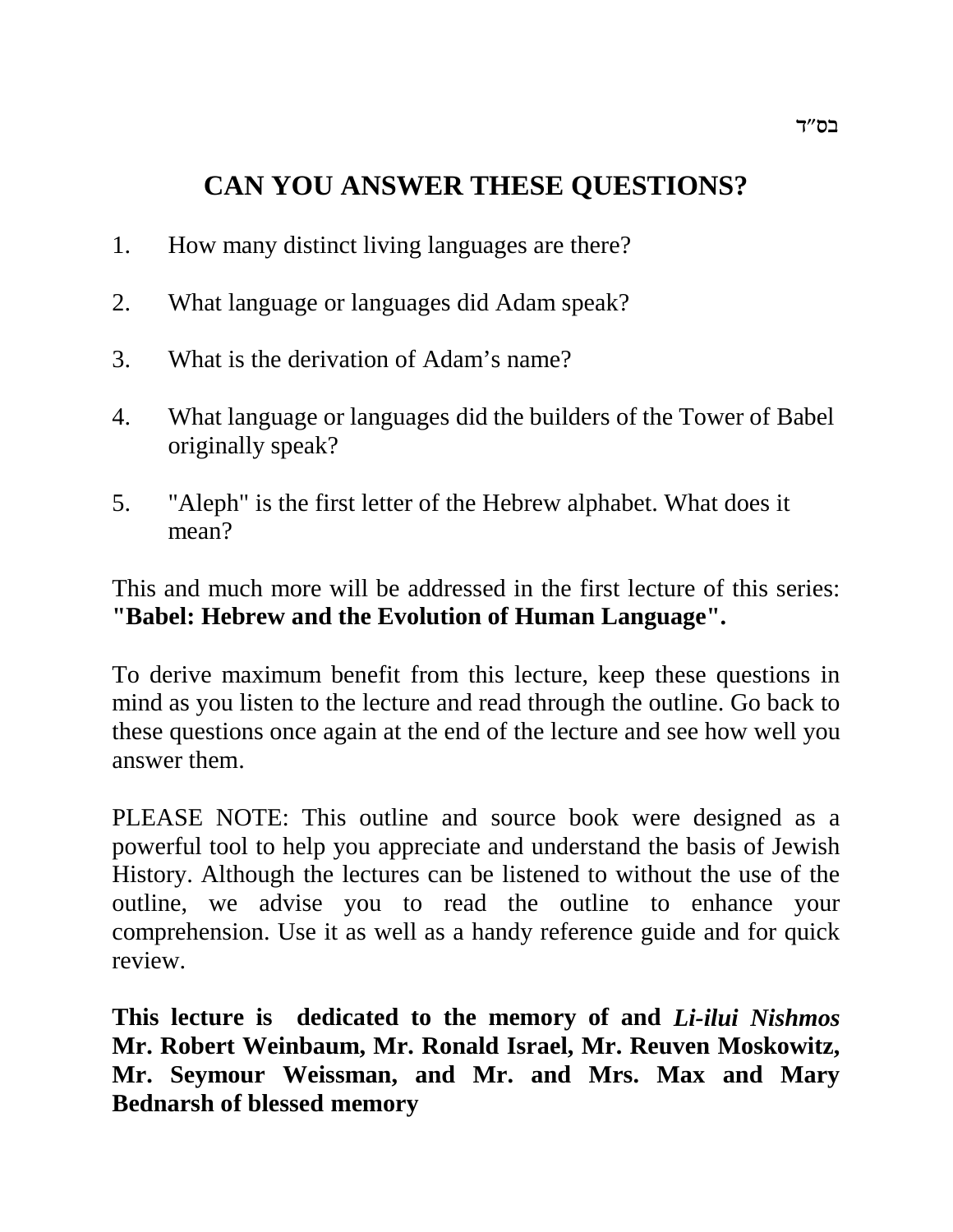#### THE EPIC OF THE ETERNAL PEOPLE Presented by Rabbi Shmuel Irons

#### Series XIII Lecture #1

#### BABEL: HEBREW AND THE EVOLUTION OF HUMAN LANGUAGE

L. The Origin of Language

 $\mathsf{A}$ .

וַיִּיצֵר ד' אֵ–לֹהִים אֶת הָאַדָם עַפַר מְן הָאֲדָמָה וַיִּפַּח בְּאַפִּיו נִשְׁמַת חַיִּים וַיִהִי הָאָדָם לְנֵפֵשׁ חַיַּה: בראשית ב:ז

And the L-rd G-d formed man of the dust of the ground, and breathed into his nostrils the breath of life; and man became a living soul. Genesis 2:7

 $B<sub>1</sub>$ 

ברא ד' א–להים ית אדם עפרא מן אדמתא ונפח באפוהי נשמתא דחיי והות באדם לרוח ממללא: תרגום אונקלוס לבראשית ב:ז

And the L-rd G-d formed man of the dust of the ground, and breathed into his nostrils the breath of life; and man became an **articulate** spirit. Genesis 2:7

 $C_{\cdot}$ 

הוא כדעת קצת מפרשים שפי׳ חיה כמו חוה לשון אמירה ודבור. ס׳ תורה שלימה בראשית ב אות קס״א

[Onkelos' explanation] is based upon the interpretation of those commentators who explain that the word, "chaya" is to be understood similar to the word "chaya" which means saying or speaking. Sefer Torah Shelaimah 2:161

Language and the Wisdom of Man  $\Pi$ 

 $A_{\cdot}$ 

א״ר אחא בשעה שבא הקב״ה לבראת את האדם נמלך במלאכי השרת אמר להן נעשה אדם אמרו לו אדם זה מה טיבו אמר להן חכמתו מרובה משלכם הביא לפניהם את הבהמה ואת החיה ואת העוף אמר להם זה מה שמו ולא היו יודעין העבירן לפני אדם אמר לו זה מה שמו אמר זה שור זה חמור זה סוס וזה גמל ואתה מה שמך אמר לו אני נאה להקרא אדם שנבראתי מן האדמה ואני מה שמי א"ל לך נאה להקראות אדני שאתה אדון לכל בריותיך. מדרש בראשית רבה יזוד

Rabbi Acha said: When the Holy One, blessed be He, created Adam, He first sought counsel from the ministering angels. He said to them, "Let us make man (Adam)." They replied, "What is the nature of man?" He responded, "His wisdom is greater than yours." He brought before them the animals, the wildlife, and the birds. He asked them, "What is its name?" They didn't know. He then passed them before Adam. He asked him, "What is its name?" He replied, "This is an ox (shor). This is a donkey (chamor). This is a horse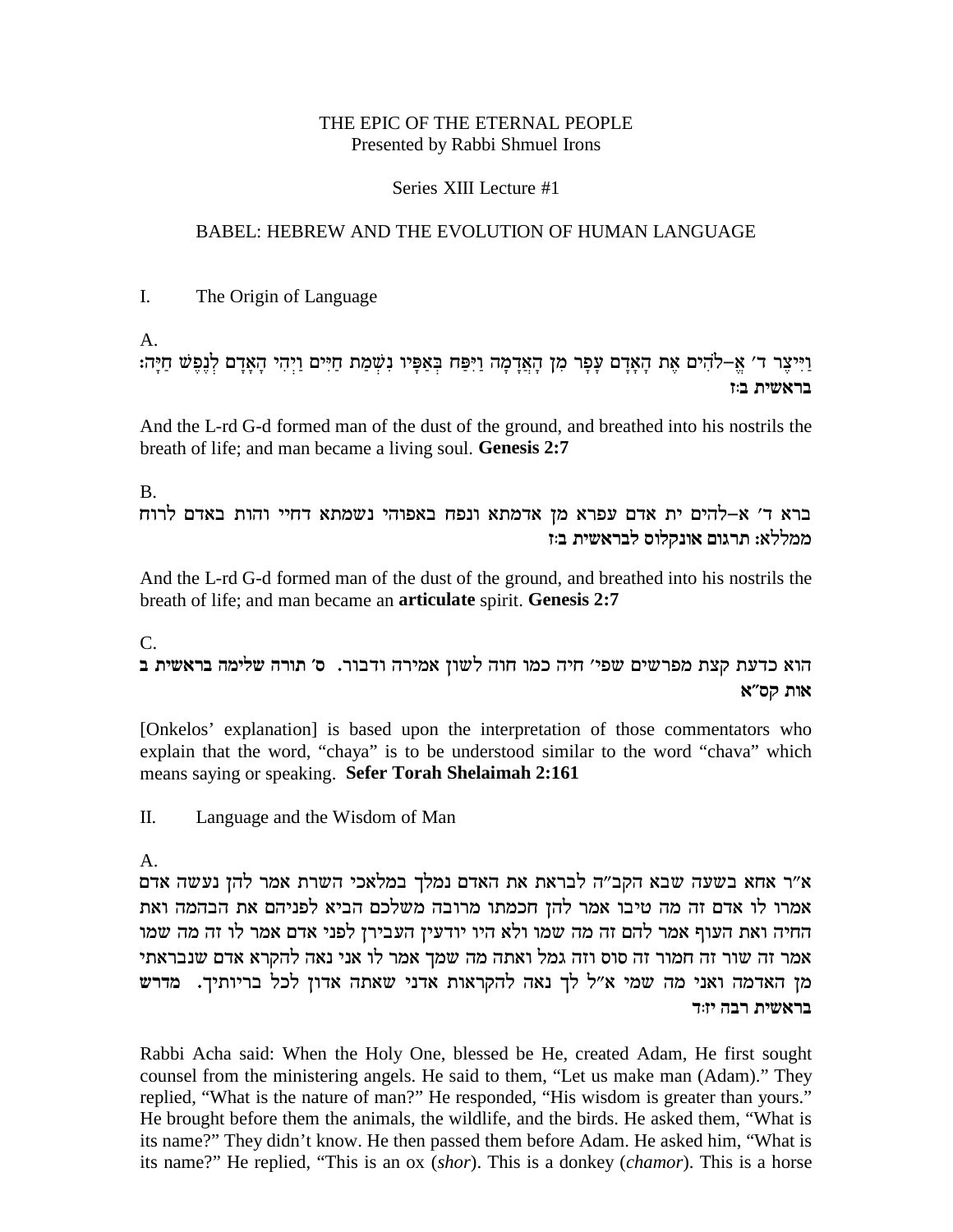(soos). This is a camel (gamel)." "And what is your name?" He replied, "It is fitting for me to be called Adam for I was created from the earth (adama). "And what is My name?" "It is fitting for You to be called Adon-ai, for you are the master *(adon)* of all of Your creations." Midrash Beraishis Rabbah 17:4

#### $B<sub>1</sub>$

... העבירן הקב"ה לפני אדם הראשון כל בריות שברא... מדרש תנחומא פרשת שמיני ח

... The Holy One, blessed be He, passed before Adam all of the creatures that He had created.... Midrash Tanchuma Parshas Shemini Chapter 8

 $C_{\cdot}$ 

ויקרא האדם שמות (בראשית ב:כ) . . . מלמד שקרא אדם שמות לכל בהמות ולחיה ולעופות ולדגים ולשרצים וליתושין ולפרעושין ולצרעין ולזבובין ולארצות ולעפרות זהב וכסף ולמטלות נחשת וברזל ועופרת ולכל בריות שבעולם. מדרש חסר ויתר כת"י

And Adam gave names  $\dots$  (Genesis 2:20)  $\dots$  This teaches us that man gave names to all the domesticated animals, wildlife, birds, fish, reptiles, mosquitoes, fleas [or lice], wasps, flies, lands, ores of gold and silver, copper, iron, and lead, and all of the creatures in the world. Midrash Chasser V'Yesser quoted in Torah Shelaimah Gen. 2:265

D.

א"ר ברכיה כל מה שהוציאו השמים והארץ אדה"ר קרא להם שמות שנאמר ויקרא האדם שמות לכל הבהמה. מדרש הנעלם פרשת בראשית מאמר יקוו מים

Rabbi Berechiah said: Adam gave names to all that Heaven and Earth produced . . . **Midrash HaNelam Parshas Beraishis** 

 $E_{\perp}$ 

ונראה לי באור המדרש הזה כי האדם הבין בחכמתו ושכלו טבע כל בהמה וחיה וקרא לכל אחת ואחת שם מעין הטבע והמדה שהכיר בה והאותיות שצרף בשמותיהן הכל לפי טבעיהן ומדותיהן, והנה היו שמות מושכלות כאמרך הכיר בחכמתו טבע האריה שהוא גבור גדול ומלך שבחיות עד שהנביאים המשילו בו את ד' יתברך כאמרו (הושע יא) אחרי ד' ילכו כאריה ישאג, והעלה שמו אריה מפני שאותיות אריה רוחניות כי האל"ף והה"א והיו"ד הן אותיות הש"י והרי"ש פירושו רוח, וא"כ עצם השם של אריה מבאר ענינו . . . . וכן בשם החמור הכיר בחכמתו שהוא פתי וסכל וכבד מכל הבהמות ונמשך אחר התאוות, וע"כ קרא שמו חמור מלשון חומר, ועוד שדרך החמור לטעון משא התבואות כמה מדות מלשון חומר שעורים. וכן בשם הסוס הכיר בחכמתו שהסוס קל התנועה ושמח לקראת המלחמה והעלה שמו סוס מלשון שישה כי הסמכי"ן מתחלפין בשיני"ן וכתיב (איוב לט כה) בדי שופר יאמר האח ומרחוק יריח מלחמה. וכן קרא שמות לכל דבר ודבר. - פירוש רבנו בחיי לפרשית בראשית ביט

It seems to me that the explanation of this Midrash is that Adam, through his wisdom and intelligence, understood the nature of every domesticated and wild animal and called each of them by a name that captured their outstanding nature and character. The letters that he combined to make their names represent their nature and character. For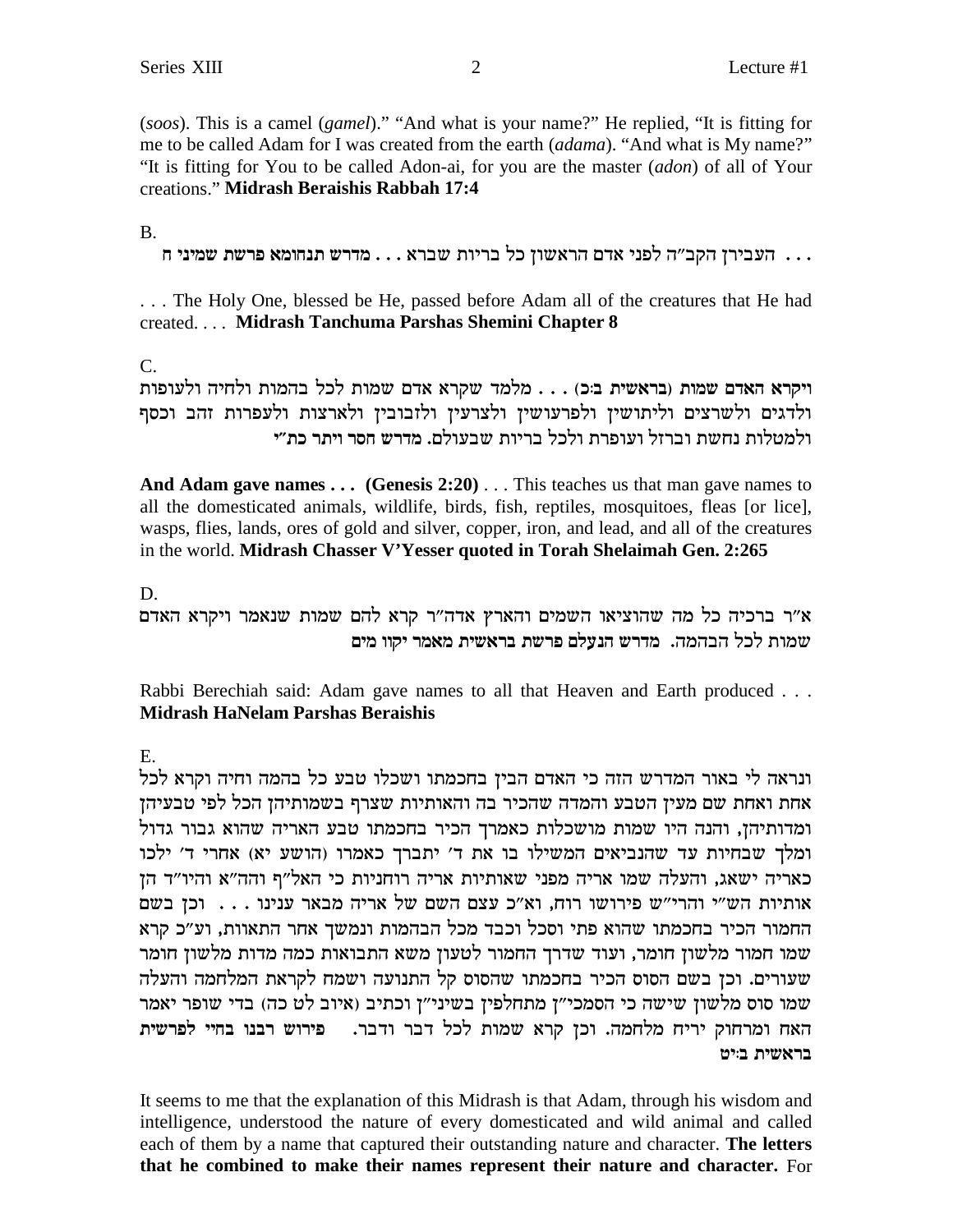example, he recognized that the lion (*aryeh*) is very mighty and is the king of beasts. This is so pronounced that the prophet Hoshea used the lion as a metaphor for Hashem Himself, as it says (Hosea 11:10), "They shall walk after the L-rd; He shall roar like a lion. When He shall roar, then the children shall come trembling from the west." [Adam] gave the lion the name *aryeh* because it contains the letters *aleph, hai,* and *yud* which are the letters used by Hashem Himself and the *reish* which stands for *ruach* - spirit. As a result, the name *aryeh* captures its essence. . . . Similarly, regarding the name *chamor* for donkey [is an example of how Adam] recognized, through his wisdom, that [the donkey] is a dumb and stupid animal and it, more than any other animal, is controlled by its desires. For this reason he called it *chamor* similar to the word *chomer* which means clay or mortar, [an unformed and base material]. In addition, a donkey normally carries a large load of grain. [The word *chamor*, then] is similar to the word *chomer* [which refers to a large measure (30 seah) of grain.] Similarly regarding the horse, Adam recognized through his wisdom that the horse is swift and is happy to participate in the battles of war. He therefore called it *soos* related to the word *seesa* (joy), the *samech* of *soos* being a substitute for the *sin* of *seesa*. As it is written (Job 39:25), "When the shofar sounds [the horse] says, Ha, ha; and he smells the battle from far away, the thunder of the captains, and the shouting." Similarly, did Adam give names for everything. **Commentary of Rabbainu Bachya to Genesis 2:19**

F.

**`zwiqt** :xtrd l` ay lkde xtrd on did lkd xn`py dil` oivx lkdy **:ux`d z`e** (1 **d"xr:` ziy`xal dnily dxez 'qa `aed ziy`xa izxhef**

**In the beginning G-d created the heaven and the earth (Genesis 1:1)** [Why is it called **earth** (*eretz*)?] Because everyone is running towards it, as it says (Ecclesiastes 3:20), "... . all are from the dust, and all return back to the dust again."**Pesikta Zutrasi Beraishis**

**g:d dax ziy`xa** .dpew oevx zeyrl dzvxy ux` dny `xwp dnl (2

Why is it called earth? Because it is running to fulfill its Master's will. **Midrash Beraishis Rabbah 5:8**

III. The Original Language[s] of Man

A.

:ניֹאמֵר הָאַדָם זֹאת הַפַּעַם עֵצֵם מֵעֲצָמַי וּבָשָׂר מִבְּשַׂרִי לְזֹאת יִקַרֵא אִשָּׁה כִּי מֵאִישׁ לְקֵחָה **בראשית** ב:כנ

And Adam said, This is now bone of my bones, and flesh of my flesh; she shall be called Woman (Eesha), because she was taken out of Man (Eesh). **Genesis 2:23**

B.

מכאן שניתנה התורה בלשון הקודש רבי פנחס ורבי חלקיה בשם רבי סימון אמרי כשם שניתנה תורה בלשון הקודש כך נברא העולם בלשון הקודש שמעת מימיך אומר גיני גיניא :מנתרופי אנתרופא גברא גברתא אלא איש ואשה למה שהלשון הזה נופל על הלשון הזה בראשית רבה יחוד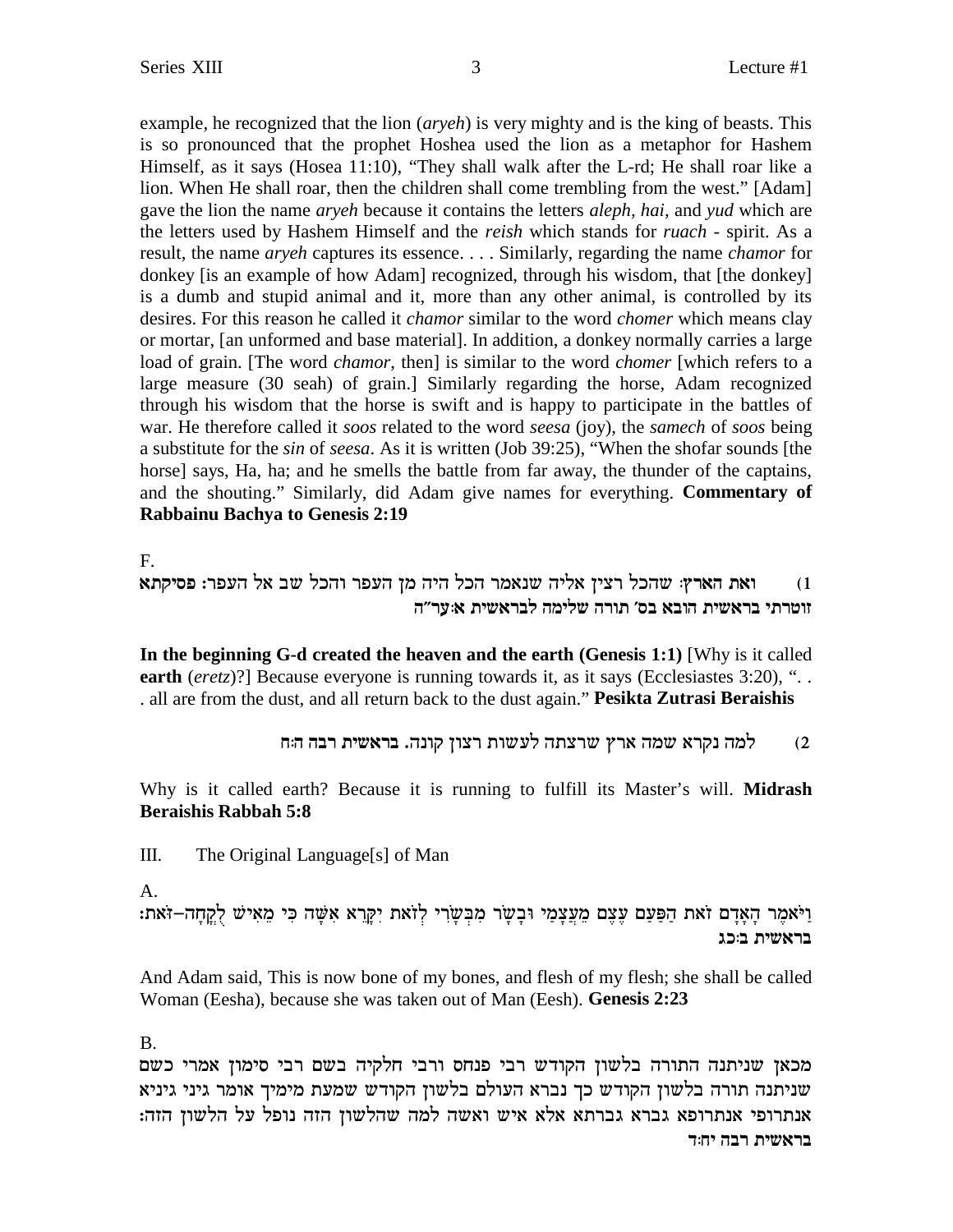From here we can deduce that the Torah was given in the Holy Tongue (Hebrew). Rabbi Pinchas and Rabbi Chilkiah in the name of Rabbi Simon said that just as the Torah was given in the Holy Tongue, so too was the world created in the Holy Tongue. [In Greek, a male is called "anthropi" and a woman is called "ginia". In Aramaic, a male is called "gavra" and a woman is called "itsa".] Have you ever heard that a man [in Greek] be called "gini" and a woman "ginia" or that a man be called "anthropi" and a woman "anthropia"? Or that [in Aramaic] a man be called "gavra" and a woman "giverta"? This is unique to "eesh" and "eesha" [man and woman in Hebrew] as [in that language] the names are paired. Midrash Beraishis Rabbah 18:4

 $C_{\cdot}$ 

אמר רב יהודה אמר רב: אדם הראשון בלשון ארמי ספר שנאמר (תהלים קל"ט) ולי מה יקרו רעיך א–ל. סנהדרין לח:

Rav Yehudah said in Rav's name: The first man spoke Aramaic, for it is written (Psalms 139:17, quoting Adam), "How weighty are Your thoughts (both Aramaic expressions) unto me, G-d." Sanhedrin 38b

D.

א״ל הקב״ה והרי אדם הראשון שלא למדו בריה מנין היה יודע שבעים לשון שנאמר (בראשית ב) ויקרא להם שמות שם לכל הבהמה אין כתיב כאן אלא שמות ואתה אומר לא איש דברים אנכי בסוף ארבעים שנה שיצאו ישראל ממצרים התחיל מפרש התורה בשבעים לשון באר את התורה הזאת הפה שאמר לא איש דברים אנכי אמר אלה הדברים. מדרש תנחומא דברים פרק ב׳

The Holy One, blessed be He, said [to Moshe], "How did Adam HaRishon, who was not taught by any creature, know the seventy languages, as it says (Genesis 2:20), 'And he gave names to every animal.' It is written "names" [rather than "name", which implies that he gave the animals multiple names]. And you [Moshe] say that, 'I am not a man of words'? (Exodus 4:10)" At the end of forty years after Israel left Egypt, [Moshe] began explaining the Torah in seventy languages, [as it says,] "He explained *(bai-air)* the Torah [in seventy languages as suggested by the word *bai-air* similar to its use in Deutronomy 27:8]." The mouth that said, "I am not a man of words," [now] said, "These are the words ..." (Deut. 1:1). Midrash Tanchuma Devarim Chapter 2

IV. The Seventy Languages

A.

בְּנֵי יֶפֶת . . . מֵאֵלֶּה נִפְרְדוּ אִיֵּי הַגּוֹיִם בְּאַרְצֹתָם אִישׁ לִלְשֹׁנוֹ לְמִשְׁפְחֹתָם בְּגוֹיֵהֶם:  $(1)$ בראשית יבה

The sons of Japheth; ... By these [descendants of Japheth] were the islands of the nations divided in their lands; every one after his tongue, after their families, in their nations. Genesis 10:2,5

> אֵלֶה בְנֵי–חָם לְמִשְׁפְחֹתָם לִלְשׁנֹתָם בְּאַרִצֹתָם בְּגוֹיֵהֶם: שם יּכּ  $(2)$

These are the sons of Ham, after their families, **after their tongues**, in their countries, and in their nations. Ibid. 10:20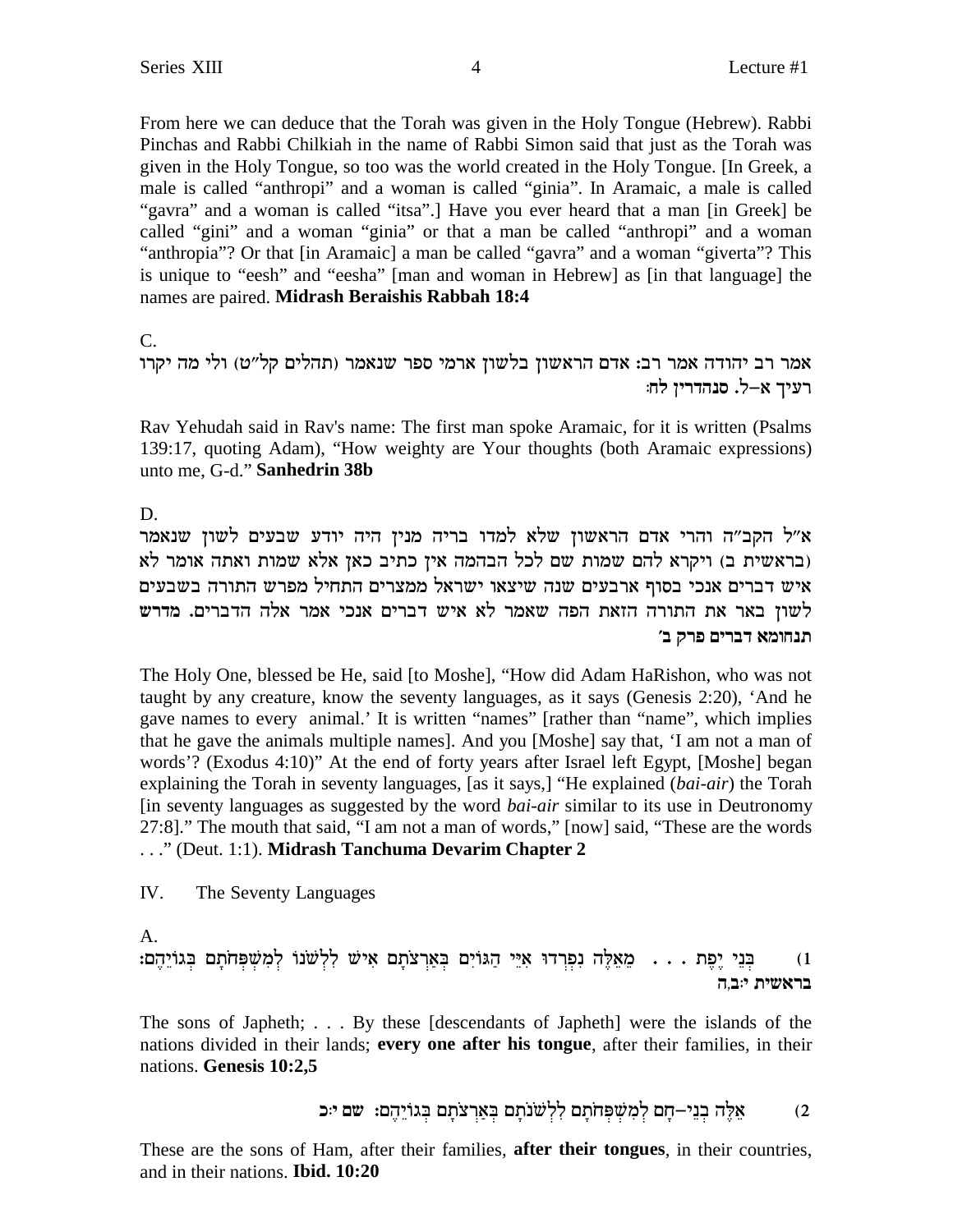These are the sons of Shem, after their families, **after their tongues**, in their lands, after their nations. **Ibid. 10:31** 

These are the families of the sons of Noah, after their generations, in their nations; and by these were the nations divided in the earth after the flood. **Ibid. 10:32** 

And the whole earth was of one language, and of one speech. Genesis 11:1

 $B<sub>1</sub>$ 

ר׳ לעזר ור׳ יוחנן חד אמר שהיו מדברים בשבעים לשון וחורנה אמר שהיו מדברין בלשון יחידו של עולם בלשון הקודש. ירושלמי מגילה אוט

Rabbi Elazar and Rabbi Yochanon disagreed [as to the correct interpretation of this verse]. One said that the people spoke in seventy languages [and yet understood each other]. The other said that they spoke in the language of the Only One of the world, in the Holy Tongue. Talmud Yerushalmi 1:9

 $C_{\cdot}$ 

הבה נרדה ונבלה שם שפתם בלבל לשונותם ולא יבין אחד מהן לשון של חבירו שהלשון הראשון היו מדברים בלשון הקדש ובו בלשון נברא העולם אמר הקב"ה בעה"ז ע"י יצה"ר חלקו בריותי ונחלקו לשבעים לשון אבל לעוה"ב משוין כולן כתף אחד לקרוא בשמי ועובדין אותי שנא׳ כי אז אהפך אל עמים שפה ברורה לקרא כלם בשם ד׳ לעבדו שכם א׳ (צפניה ג) מדרש תנחומא בראשית פרק יט

Come, let us go down, and there confuse their language, that they may not understand one another's speech. (Genesis 11:7) He confused their speech so that no one understood the speech of their colleagues, for the first language which they spoke was the Holy Language, the language with which the world was created. The Holy One, blessed be He, said, "Through the evil inclination My creatures became divided into seventy languages. In the World to Come, however, they will all be united, shouldering [the yoke of Heaven] together to call My Name and serve Me, as it says (Tzephania 3:9), "For then I will convert the peoples to a clear language, that they may all call upon the name of the L-rd, to serve Him with one accord." Midrash Tanchuma Beraishis 19

D.

ואמר ד' לשבעין מלאכיא דקיימין קומוי איתון כדין ונחית ונערבבא תמן לישנהון דלא ישמעון אינש לישן חבריה: תרגום יונתן בן עוזיאל לבראשית יאוז

And G-d said to the seventy angels who stood before Him, "You go down and confuse their language so that they may not understand one another's speech." Targum Yonason ben Uziel to Beraishis 11:7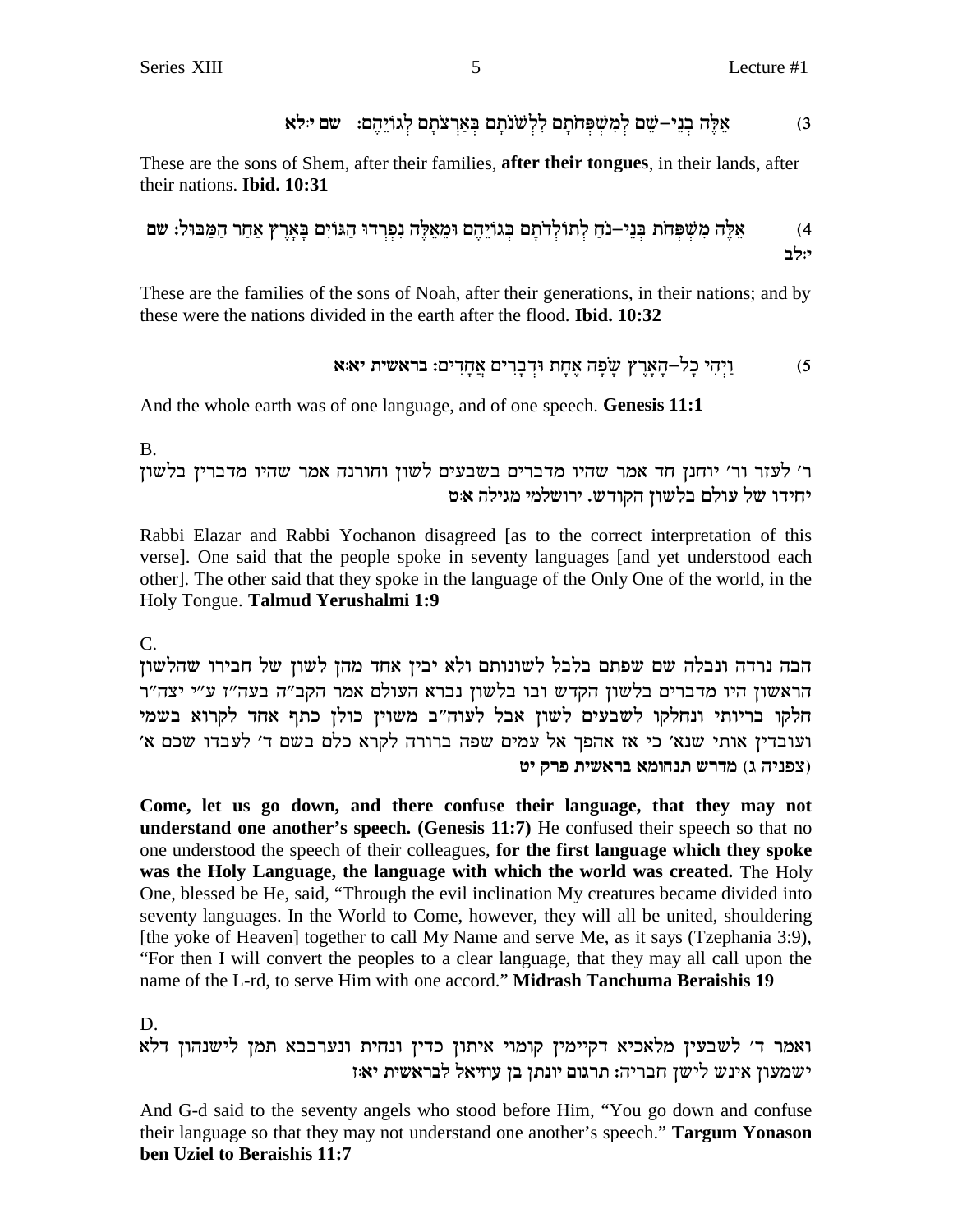## V. Reconstructing the Original Hebrew Language

#### A.

בן עזאי אומר: אל תקרי הדר אלא אידור [הדור] שכן בלשון יווני קורין למים אידור [הדור]. **.dz** לה

Ben Azzai said, "Read not 'hadar', but '**hudor**' for in Greek water is called **hudor**. **Sukkah 35a**

## B.

,אמר רבי יוחנן משום רבי אלעזר: אין לו להקדוש ברוך הוא בעולמו אלא יראת שמים בלבד שנאמר (דברים י) ועתה ישראל מה ד' א-להיך שואל מעמך כי אם ליראה וגו' וכתיב (איוב **:`l zay** .od zg`l oixew ipei oeyla oky ,'ebe dnkg `id 'c z`xi od mc`l xn`ie (gk

R. Yochanan said in R. Eleazar's name: The Holy One, blessed be He, has nothing else in His world but the fear of Heaven alone, for it is said (Deuteronomy 10:12), "And now, Israel, what does the L-rd your G-d require of you but to fear the L-rd your G-d," and it is written (Job 28:28), "And unto man He said, Behold [**hen**], the fear of the L-rd, that is wisdom," and in **Greek one is hen**. **Shabbos 31a**

C.

: רבי עקיבא אומר: אינו צריך, טט בכתפי <sup>-</sup> שתים, פת באפריקי *- ש*תים. סנהדרין ד

R. Akiba maintains that there is no need of that interpretation, for the word totafoth itself implies four, [it being composed of] tot which means two in Katpi (Coptic) and foth which means two in Afriki. **Sanhedrin 4b**

D.

מאי משמע דהאי יובלא לישנא דדכרא הוא? דתניא, אמר רבי עקיבא: כשהלכתי לערביא היו קוריז לדכרא יובלא. ואמר רבי עקיבא: כשהלכתי לגליא היו קוריז לנדה גלמודה. מאי .<br>גלמודה ־ גמולה דא מבעלה. ואמר רבי עקיבא: כשהלכתי לאפריקי היו קורין למעה קשיטה. למאי נפקא מינה? לפרושי (בראשית לג) מאה קשיטה דאורייתא <sup>-</sup> מאה דנקי. אמר רבי: כשהלכתי לכרכי הים היו קורין למכירה כירה. למאי נפקא מינה? <sup>-</sup> לפרושי (בראשית נ) אשר , כריתי לי. אמר רבי שמעוז בז לקיש: כשהלכתי לתחום קז נשרייא היו קוריז לכלה נינפי ולתרנגול שכוי. לכלה נינפי ־ מאי קרא (תהלים מח) יפה נוף משוש כל הארץ. ולתרנגול טכוי, אמר רב יהודה אמר רב ואיבעית אימא רבי יהושע בן לוי: מאי קרא ־ (איוב לח) מי  $x$ שת בטחות חכמה או מי נתן לשכוי בינה. מי שת בטחות חכמה ־ אלו כליות, או מי נתן . לשכוי בינה <sup>–</sup> זה תרנגול. **רא**ש השנה כו

What proof is there that the word "yovel" here (Joshuah 6:5) means ram? As it has been taught: R. Akiva said: When I went to **Arabia**, they used to call a ram "yovla". R. Akiva further said: When I went to **Gallia**, they used to call a niddah 'galmudah'. What is the derivation of the word galmudah? [As much as to say], gemulah da [this one is isolated] from her husband. R. Akiva further said: When I went to Africa (or Phrygia), they used to call a ma'ah (a sixth of the dinar) "kesitah." What is the practical importance of this? For explaining [the Scriptural expression] a hundred kesitah; (Gen. 33:19) it means, a hundred danki (a small coin the equivalent of a sixth of a dinar).

Rabbi said: When I went to the sea-ports, they called mekhirah [selling] "kirah". What is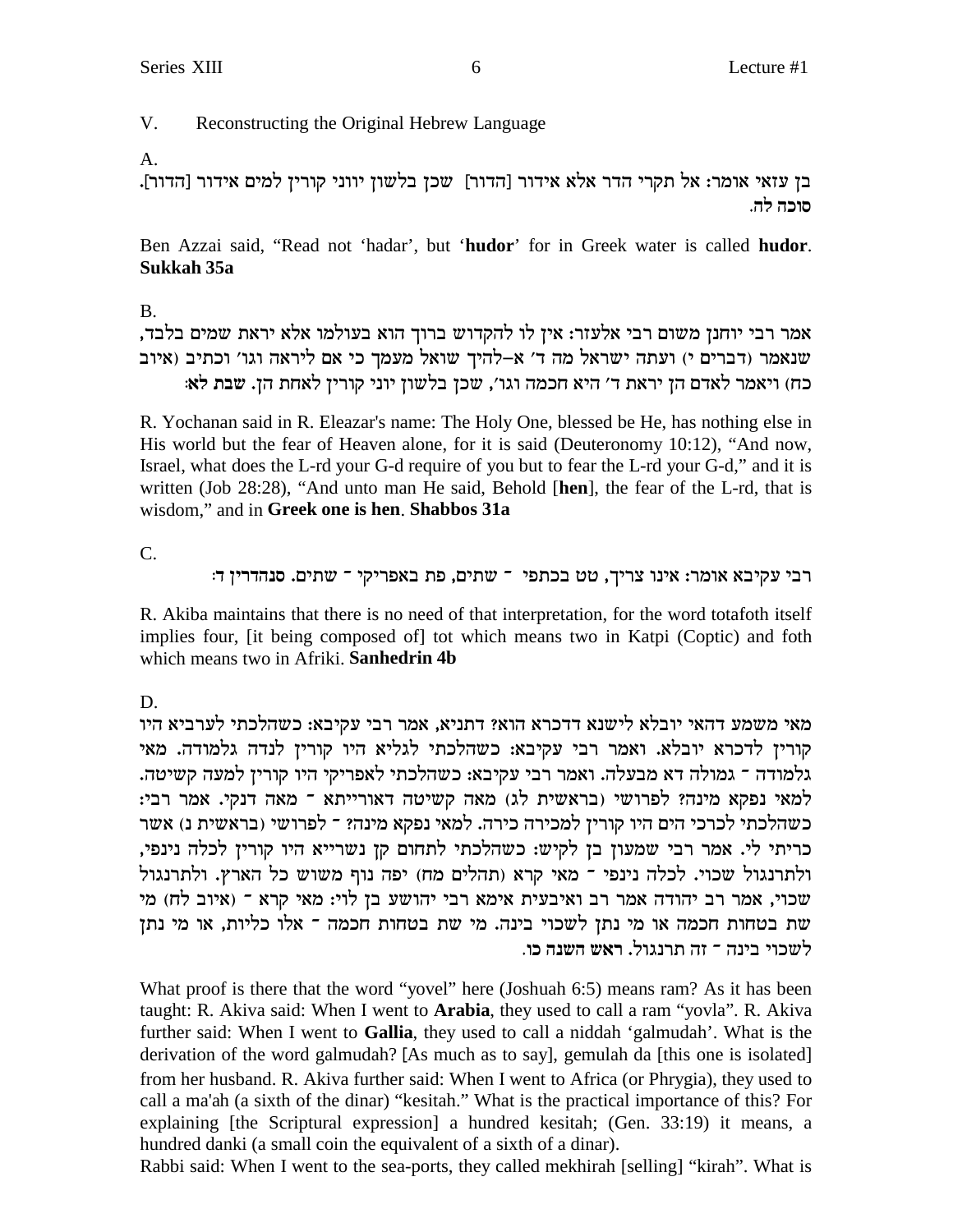the practical importance of this? To explain [the Scriptural expression] 'asher karithi'. (Gen. 50:5) R. Shimon b. Lakish said: When I went to the district of Ken Nishraya (south of Aleppo), they used to call a bride "ninfe" and a rooster "sekhvi". - A bride 'ninfe' where do we find this in Scripture? 'Yefeh nof', the joy of the whole earth. (Psalms 48:3) - A rooster sekhvi: Rav Yehudah said in the name of Rav, or, if you prefer, of R. Yehoshua b. Levi: Where do we find this in the Scripture? Who has put wisdom in the tukhoth, (inner parts of the body) or who has given understanding to the sekhvi? (Job  $38:36$  – Who hath put wisdom in the tukhoth – this is referring to the kidneys – or who has given understanding to the sekhvi- this is the rooster. **Rosh Hashana 26a** 

E.

אולי כיוז דבימי חכמי המשנה היה הלשוז חי והיו מדברים בו היו להם עוד תיבות מקובלות .<br>אשר אינן נמצאות במקרא. פירוש הרש״ש לנדרים ב

Perhaps, since the [Hebrew] language, during the Mishnaic period, was a living language, there were other accepted words [in the language] which are not found in Scripture. **Commentary of Rav Shmuel Shtrashon to Nedarim 2a**

VI. The IndoEuropean and Semitic Link

A.

ux` - earth (English), aarde (German), terra (Latin) לבנה - luna (Latin), lune (Greek)  $\frac{1}{2}$ kill (English), huegel (German), collis (Latin)

B.

lgb - coal (English), kohle (German), gual (Irish) xitq - sapphire (English)

C.

ixt - fruit (English), fructus (Latin), frucht (German)

 $\cdot$  vine (English), vinum (Latin)

oirxb - kernel, corn, grain (English), korn (German), granum (Latin)

dpw - cane (English), canna (Latin), kanna (Greek)

D.

תור - שור (Aramaic), taurus (Latin), tauro (Greek)

yak - ovis (Latin), sceap (Old English), sheep, (English)

icb - goat, kid, (English), `icb (Aramaic), ghaido (Indo-European)

lbr - calf (English), kalb (German)

lnb - camel (English), kamelos (Greek)

oez` - ass (English), asinus (Latin), asan (Old Irish)

 $\forall$ ביא - loewe (German), lion (English), leo (Latin)

axr - raven (English), corvus (Latin), hraefn (Old English)

שרף - serpent (English), serpens (Latin)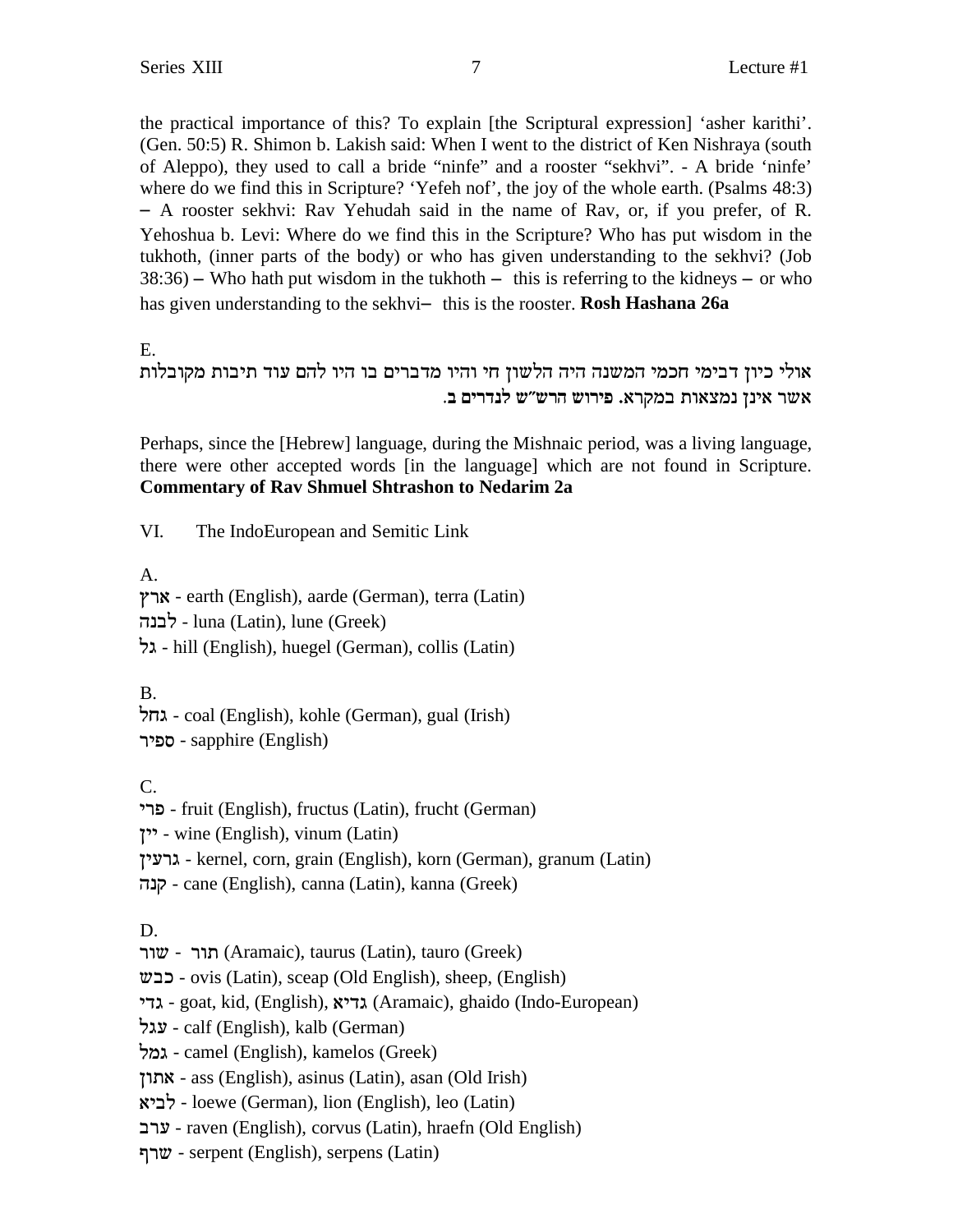- פתן python/snake (English), ophites (Greek)

- horn - corner (English), cornu (Latin)

## $E_{\perp}$

שער - hair (English), haer (Old English) ינין - eye (English), auge (German), augon (Old Teutonic) reek (English), rauch (German) לד - lad (English) אני - I (English), ego (Latin), ich (German) אתה - thou (English), tu (Latin), du (German)  $\tau$ ,  $\tau$ ,  $\tau$ ,  $\tau$  - that, this (English), them (English)

# $F_{\cdot}$

side (English)

- מחר morrow (English), morgen (Old English)

 $w\overline{w}$  - six (English), sechs (German)

שבע - seven (English), sieben (German), syv (Danish)

ית - eight (English), eahta (Old English), acht (German), octo (Latin)

משורה - measure (English)

- כף Cup (English), cuppe (Old English)

- albumen (English - Latin)

 $\mathbf{w}$  - thresh - dash (English)

- tear (English)

טרף - trophy/food (English), trephein (to nourish)

- dagger (English)

- fall (English), feallan (Old English)

- הלך walk (English), wealcan (Old English)

- Elee/fleet (English), flyht (Old English)

- **kiss** (English), cyssan (Old English)

- פרט - part/particular (English), pars (Latin)

- hurry (English)

VII. The Secret of the Alphabet

# A.

אל״ף, אמר רבי עקיבא אל״ף מהו אלף. מלמד שאמרה תורה א״מת ל״מד פ״יך כדי  $(1)$ שתזכה לחיי העולם הזה. . . . אוצר המדרשים, מדרש אלפא ביתא דרבי עקיבא.

Aleph: Rabbi Akiva said, "What is the meaning of aleph? This [letter] teaches us that the Torah is in effect saying: NEmes >Lemad TPicha (accustom your mouth to speak the truth) in order that you merit the World to Come. Otzar HaMidrashim, Alpha Beta D'Rabbi Akiva

ב״י, אל תקרי ב״י אלא בי״ת, ומה הוא בית? אמר הקב״ה <u>ב</u>ניתי יַצרתי <u>ת</u>כנתי, תכנתי  $(2)$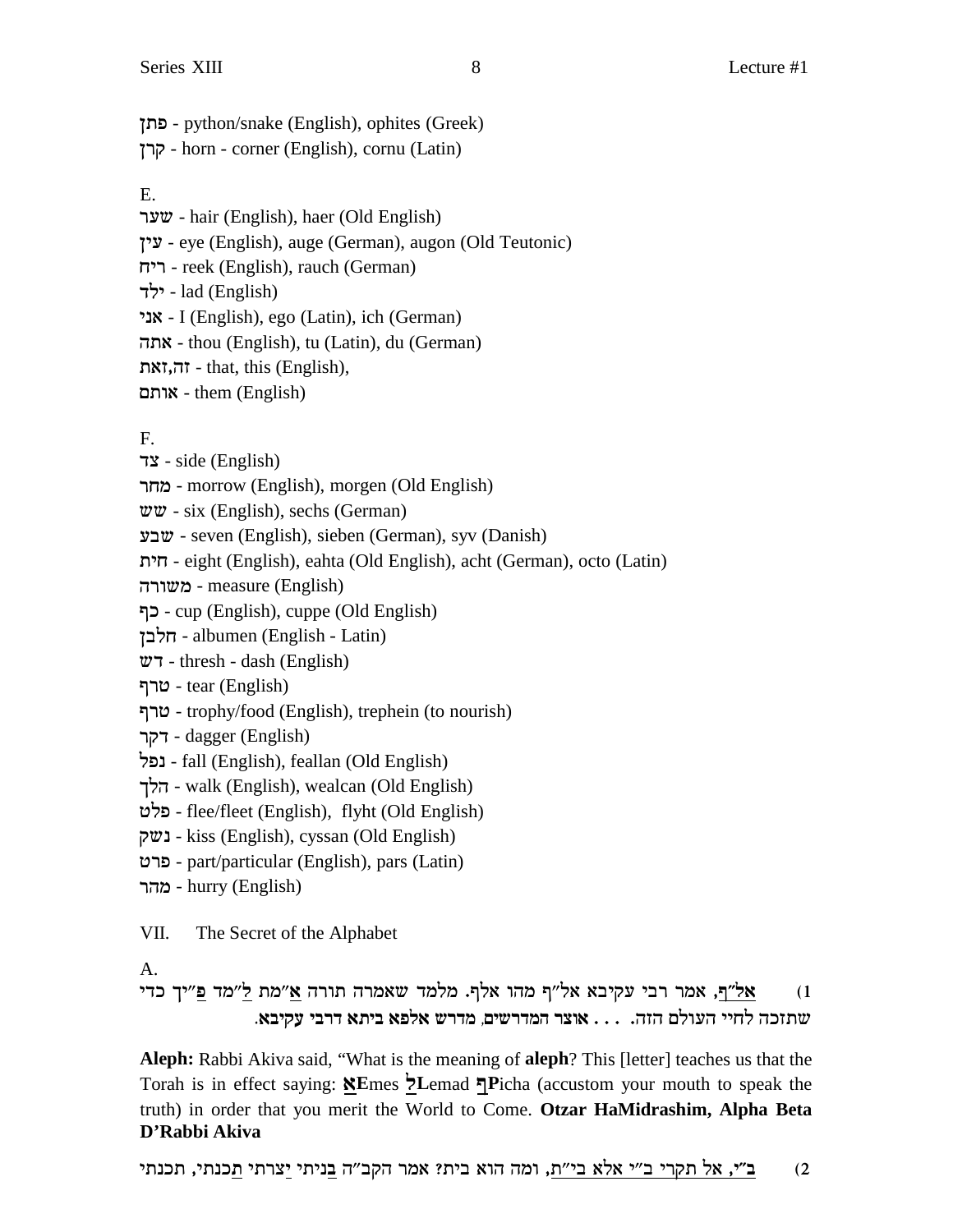יצרתי בניתי: בניתי שני פלטרין שלי אחד למעלה ואחד למטה, יצרתי כל סדרי בראשית, תכנתי חיי עוה"ב שנאמר מי תכן את רוח ד' (ישעיה מ') . ד"א ב"י, בו בינה בכל בית, בכל בית בינה בו; . . . ד"א בי"ת, בו בינה לכל נברא, בו בינה לכל יצור, בו בינה לכל נפש, בו  $\dots$  . בינה לכל נשמה, בו בינה לכל רוח, שאלמלא בינה אין העולם מתקיים אפילו שעה אחת **.`aiwr iaxc `zia `tl` yxcn ,miyxcnd xve`**

**Bei:** Don't pronounce it **bei** but rather **beis**. What is the meaning of **beis**? The Holy One, blessed be He, said: **a B**aneesi **i Y**atzarti **z T**acanti (I built, I formed, I prepared). . . . **I built** two of my palaces. One above and one below. **I formed** the whole system of creation. **I prepared** the life in the World to Come, as it is stated (Isaiah 40:13), "Who has directed (or prepared) the spirit of the L-rd, [or being His counsellor has taught Him?]" . . . Another explanation. **Beis:** In Him is the understanding (*bina*) for every spirit. For if it were not for understanding (*bina*), the world could not survive for even an instant. **Ibid.**

ו) אמרי ליה רבנן לרבי יהושע בן לוי: אתו דרדקי האידנא לבי מדרשא ואמרו מילי i3 **. דאפילו בימי יהושע בן נון לא איתמר כוותייהו: אל"ף בי"ת – אלף בינה. שבת קד** 

The Rabbis told R. Joshua b. Levi: Children have come to the Beth Hamidrash and said things the like of which was not said even in the days of Joshua the son of Nun. [Thus:] **alef beth** [means] learn wisdom [*aleph binah*]. **Shabbos 104a**

למוד תורה. רש״י שם

#### **learn wisdom [***aleph binah***]:** *Study Torah.* **Rashi, ibid.**

4) ולפיכך א׳ הוא ארור, שאיז בו רבוי. וכז ב׳ הוא ברכה, לפי שהוא התחלת הרבוי. ולפיכך אות ראשון מן 'ארור' א', ואות ראשון מן 'ברוך' ב'. ובמדרש (ב"ר א, י) ברא העולם .<br>בב', ולא בא' אות ראשון, מפני שהאל"ף היא 'ארור', ובי"ת 'ברוך', כדי שיהיה קיום לעולם **ck:fk mixacl dix` xeb 'q ,b`xtn l"xdn**

**Aleph** symbolizes a curse (*arur*), for it does not contain multiplicity (complexity). Similarly, **beis** symbolizes blessing (*bracha*), for it (the number 2) is the beginning of multiplicity. It is for that reason that the first letter of the word *arur* is an aleph and the first letter of the word *baruch* is beis. [This idea we find] in the Midrash (Beraishis Rabbah 1:10): He created the world with a beis and not with an aleph as the aleph symbolizes *arur* and the beis symbolizes *bracha*, in order that the world be sustained for ever. **Maharal of Prague, Gur Aryeh: Devorim 27:24**

B.

micqgn milcl ,milc**l** micqg**n** cg**i** izln**b** d"awd xn`y cnln ?l"nib edn ,**l"nib** (1 יחד גמלתי. שאלמלא גמילות חסדים שלי אין כל העולם מתקיים אפילו שעה אחת. ומהו גמילות חסדים של הקב"ה שהוא עושה עם עולמו בכל יום ויום? אלו הן: רוח ונשמה, דעת ותבונה, עצה ומחשבה, בינה וערמה, תושיה וגבורה, מאירת עינים, ושמיעת אזנים, והלוך רגלים, ומישוש ידים, ופתיחת הפה, ומענה לשון שהוא נותן לכל אדם ובריה שבהן העולם **iaxc `zia `tl` yxcn ,miyxcnd xve`** . (b"l mildz) ux`d d`ln 'c cqg xn`py ,miiwzn **.`aiwr**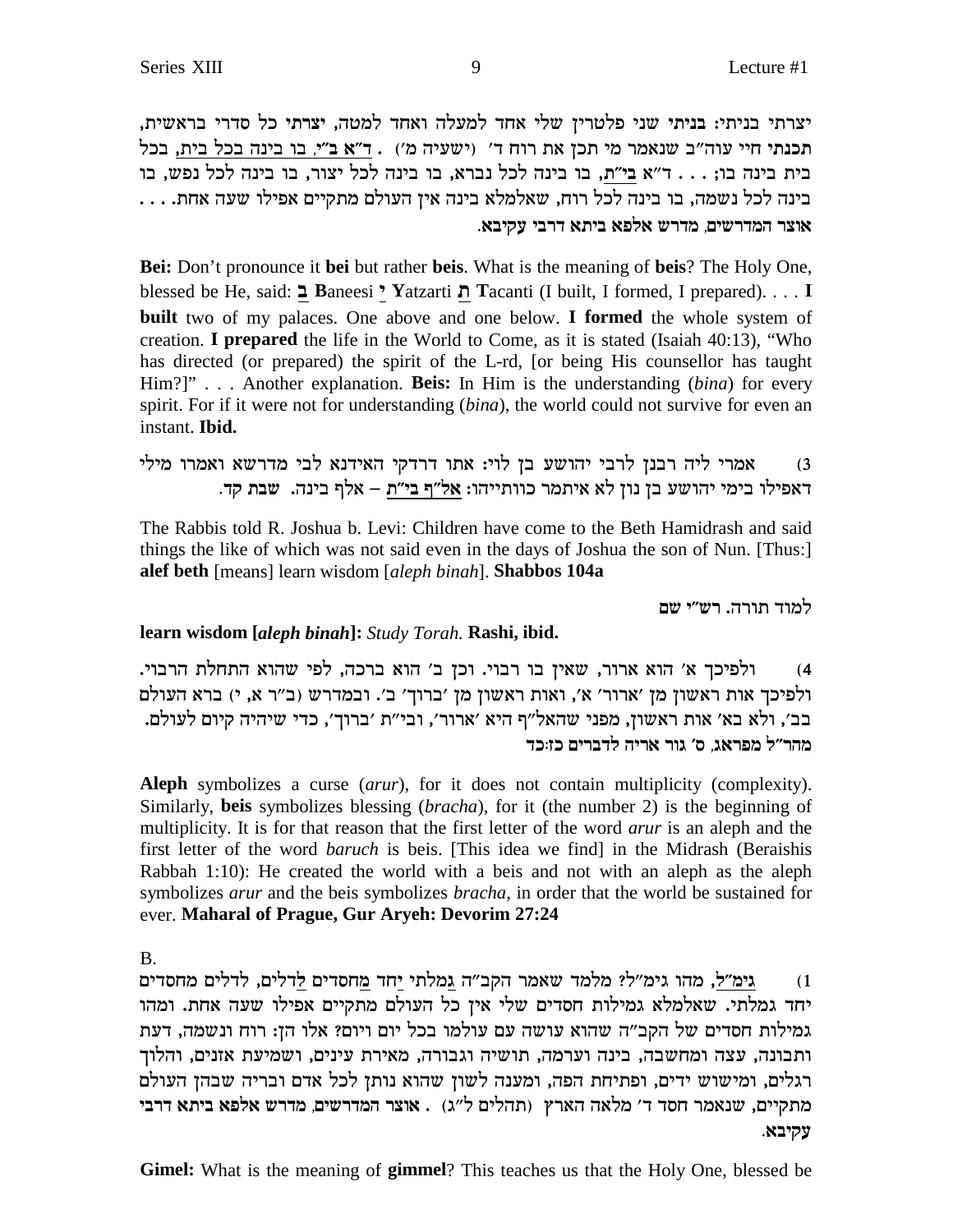He, said:  $\lambda$  Gamalti 'Yachad  $\lambda$  Maichasadim  $\lambda$  Lidalim (I have bestowed my kindness in concert to the impoverished.) . . . For if it would not be for My kindness, the entire world wouldn't be able to survive for even an instant. And what is the nature of the kindness that the Holy One, blessed be He, bestows upon His world every single day? They are: The spirit and soul; knowledge and intelligence, counsel and thought, understanding and cunning, sagacity and strength, the enlightening of the eyes; the listening of the ears, the ability to walk, to feel, to open one's mouth, and articulation of the tongue. These are what He gives to every man and creature with which the world survives, as it says (Psalms 33:5), "... the earth is full of the goodness of the L-rd." Otzar HaMidrashim, Alpha Beta D'Rabbi Akiva

דל״ת, ד״ל. אמר הקב״ה דברי לעולם, . . . ואין דבר אלא מלאך הרופא שנאמר ישלח  $(2)$ דברו וירפאם (שם /תהלים/ ק"ז) . ד"א אין דבר אלא לשון נבואה שנאמר וישם ד' דבר בפי בלעם (פ' בלק). ד"א אין דבר אלא לשון מצוה שנאמר דבר שלח ד' ביעקב ונפל בישראל (ישעיה ט׳). . . . דבר אחר דל״ד, אמר הקב״ה דברתי להקים דל, דל להקים דברתי. מפני שבני אדם שונאים לדל ואין מי שאוהב לדל אלא אני בלבד. ובני אדם מבזים לדל ואין נשמעים דברי חכמת דל שנאמר וחכמת המסכן בזויה וגו׳ (קהלת ט׳) . ואני בעצמי משגב לדל שנאמר ויהי ד' משגב לדך משגב לעתות בצרה (תהלים ט') . . . . . דבר אחר מפני מה דל"ת נותן פניו כלפי ה"א? מפני שכל מי שהוא דל בעוה"ז עשיר הוא לעוה"ב כגון ישראל מפני שהם עוסקים במצות; עשיר בעוה"ז דל הוא בעוה"ב כגון או"ה ורשעים שאינם עוסקים במצות ועשירים בעוה"ז, לפי שהקב"ה נותן להם שכרם בעוה"ז . . . אוצר המדרשים, מדרש אלפא ביתא דרבי עקיבא.

Daleth [or] Dal: The Holy One, blessed be He, said: 7 Divorei > L'Olam (My words are forever).... Davar (word) refers to a healing angel... Another explanation: Davar (word) is an expression referring to prophecy . . . Another explanation: *Davar* (word) is an expression referring to a commandment . . . Another interpretation of the letter is Daled: The Holy One, blessed be He said: 7 Dibarti 7 L'hakim 7 Dal (I have spoken in order to raise up the impoverished). This is because people [tend to] hate the impoverished and, with the exception of Myself, there is no one else who loves him.... Another explanation: Why is it that the *dalet* turns its face away towards the *hei*? This is because anyone who is impoverished in this world is affluent in the next world. For instance Israel, for they occupy themselves with *mitzvos*. Those who are affluent in this world, are impoverished in the next world. For instance the other nations and the evil [of Israel] who are not occupied with *mitzvos* experience affluence in this world in order that the Holy One, blessed be He, give them their reward in this world... Ibid.

גימ״ל דל״ת – גמול דלים, מאי טעמא פשוטה כרעיה דגימ״ל לגבי דל״ת – שכן דרכו  $(3)$ של גומל חסדים לרוץ אחר דלים. ומאי טעמא פשוטה כרעיה דדל״ת לגבי גימ״ל – דלימציה ליה נפשיה. ומאי טעמא מהדר אפיה דדל"ת מגימ"ל – דליתן ליה בצינעה, כי היכי דלא ליכסיף מיניה. שבת קד.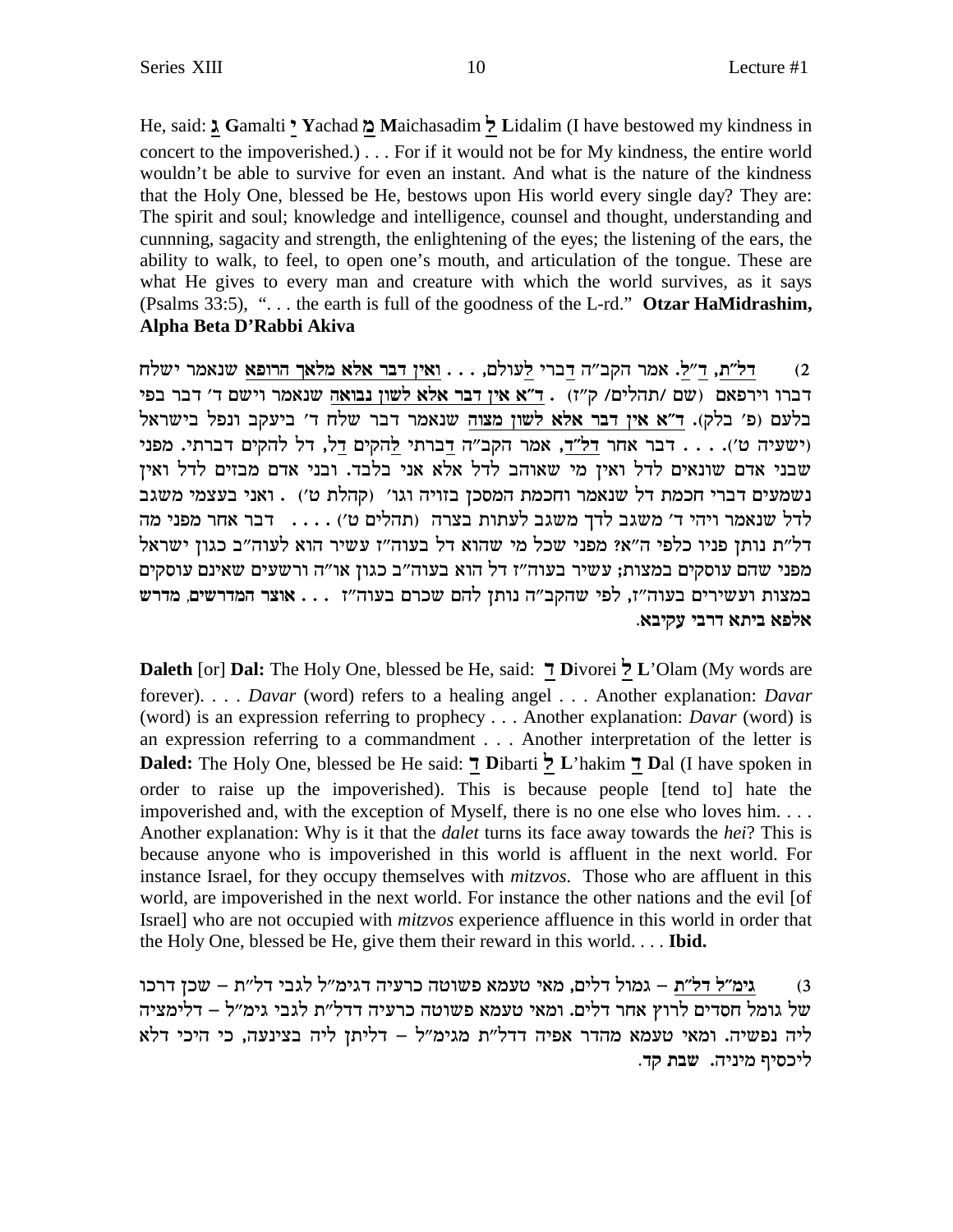Gimmel Daleth, show kindness to the poor [Gemol Dallim]. Why is the foot of the Gimmel stretched toward the Daleth? Because it is fitting for the benevolent to run after [seek out] the poor. And why is the roof of the Daleth stretched out toward the Gimmel? Because he [the poor] must make himself available to him. And why is the face of the Daleth turned away from the Gimmel? Because he must give him [help] in secret, lest he be ashamed of him. Shabbos 104a

 $C_{\cdot}$ 

ה״א, אין ה״א אלא שמו של הקב״ה המפורש שבו נברא העולם כלו, שנאמר אלה  $(1)$ תולדות השמים והארץ בהבראם, אל תקרי בהבראם אלא בה׳ – בראם. . . . . מכאן אתה למד שלא היתה יגיעה מלפני הקב״ה לא במעשה בראשית של עולם הזה ולא במעשה אחרית של י המדרשים, מדרש אלפא הבא, שלא מדרש המש בה"א. . . . אוצר המדרשים, מדרש אלפא ביתא דרבי עקיבא.

**Hei:** Hei represents the special name of the Holy One, blessed be He, through which He created the entire world, as it says (Gen. 2:4), "These are the generations of the heavens and of the earth when they were created (bihibaram)." Don't read it, "bihibaram" but rather "biheibaram" (He created it by using the hei).... From here you can infer that there was no effort expended by the Holy One, blessed be He, in creating this world or the final world to come, for they were only created with an ethereal essence, the hei. Otzar HaMidrashim, Alpha Beta D'Rabbi Akiva

ו״ו חותמות של הקב״ה שבהן נחתמו כל שמות המפורשים שעל כסא הכבוד שנאמר  $(2)$ זה שמי לעולם וזה זכרי לדור ודור. זה שמי לעולם אלו שמות המפורשים, וזה זכרי לדור ודור אלו חותמות השם. שכל שם ושם שבמרכבה יש לו חותם ויש לו כנוי והקב״ה יושב על כסא אש וסביב סביב לו כעמודי אש שמות המפורשים . . . אוצר המדרשים, אלפא ביתא דרבי עקיבא.

**Vav:** [Vov represents] the seals (endings) of the Holy One, blessed be He, through which all of the explicit Names which are above the Throne of Glory, are sealed, as it says (Exodus 3:15), "This is My Name forever, and this is My remembrance for every generation." "This is My Name forever" refers to the explicit Names [of G-d]. "And this is My remembrance for every generation." refers to the seals of the Name. For every single Name associated with the [Divine] Chariot has a seal (ending) and has a substitute Name. And the Holy One, blessed be He, sits on a thone of fire and all around Him in columns of fire are the explicit Names . . . Ibid.

> ה״ו – זה שמו של הקדוש ברוך הוא. שבת קד.  $(3)$

Hei-Vav: This is the Name of the Holy One, blessed be He. Shabbos 104a

כמו אני והו (סוכה מה, א), שמות הם. רש״י שם

This is similar to: Ani V'Ho [said by the Hoshanos - Sukkah 45a] which are Divine Names. Rashi ibid.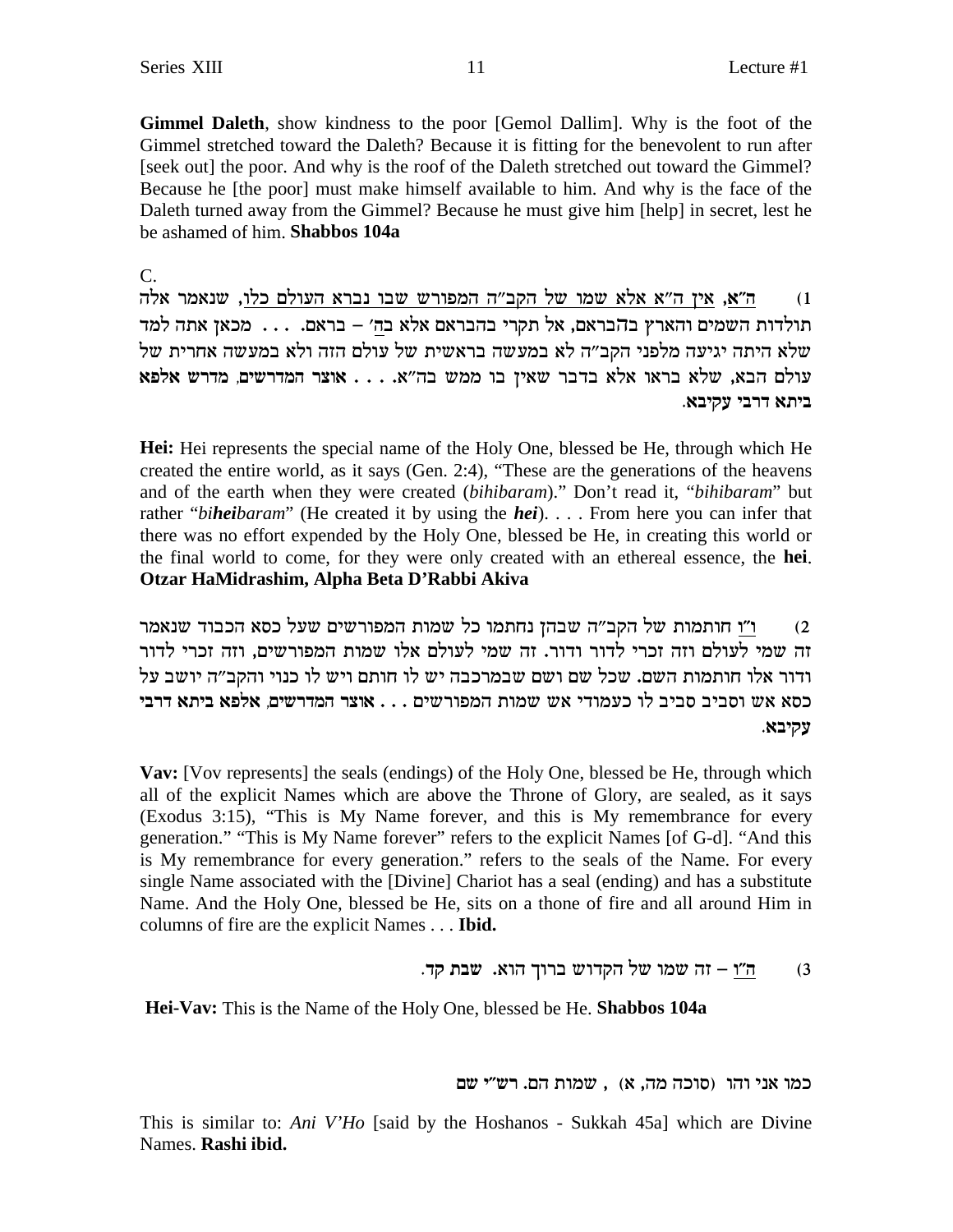D.

זי"ן, זה שמו של הקב"ה שהוא זן ומפרנס כל יצורי כפיו בכל יום ויום מקרני ראמים ועד  $(1)$ ביצי כנים שנאמר מפרי מעשיך תשבע הארץ (תהלים ק"ד) , ואומר פותח את ידיך ומשביע לכל חי רצון (תהלים קמ"ה). . . . אוצר המדרשים, מדרש אלפא ביתא דרבי עקיבא.

Zayin: This is the Name of the Holy One, blessed be He, who provides daily food and other needs for all His handiworks, from the horns of the r'eim to the eggs of the lice, as it says (Psalms 104:13), "From the fruits of Your labor You satisfy the earth." And [in addition] it says (Psalms 145:15), "You open Your hand and satisfy the desire of every living thing." Otzar HaMidrashim, Alpha Beta D'Rabbi Akiva

חי"ת, אל תקרי חית אלא חטא, מפני שחטא נחשב להם לרשעי ישראל כצדקה בשעה  $(2)$ שהם רואין פני גיהנם ומקבלים בעצמם דינה של גיהנם. וכיון שמעלין אותם וחוזרין בתשובה לפני הקב"ה מיד מתקבלין לפני שכינה כצדיקים וחסידים שלא חטאו מעולם ומקבלים שכר על כל חטא שהיה בידם כצדקה, שנאמר ובשוב רשע מרשעתו אשר עשה ויעש משפט וצדקה עליהם חיה יחיה (יחזקאל י"ח), בהן יחיה לא נאמר אלא עליהם מלמד שעליהם הוא יחיה עם הצדיקים והחסידים ותמימים וישרים ובעלי צדקה וגומלי חסדים ובעלי תורה ואנשי אמונה לעולם הבא. ולא עוד אלא שמעלין אותם ומושיבין אותם בישיבה אצל השכינה, מפני ששברו את לבם בתשובה לפני הקב"ה שנאמר קרוב ד' לנשברי לב (תהלים ל״ד). אוצר המדרשים, מדרש אלפא ביתא דרבי עקיבא.

**Cheth:** Don't pronounce it as Cheth but rather as Chett (sin). This is because the sin of the evil of Israel [and their subsequent punishment] is considered as a form of charity. When they see the opening of Gehinnom, the evil accept upon themselves the judgment of Gehinnom and as soon as they are elevated, they return in repentance before the Holy One, blessed be He. They are immediately accepted before the Divine Presence as tzaddikim and chasidim who never sinned and receive reward for every sin [which they suffered and repented] as an act of charity . . . for they subjugated (lit. broke) their hearts before the Holy One, blessed be He, as it says (Psalms 34:19), "The L-rd is near to the broken hearted, and saves those of a contrite spirit." Ibid.

טי״ת, אל תקרי טית אלא טיט, ומהו טיט זה טיט שבידו של הקב״ה שנאמר הנה  $(3)$ כחומר ביד היוצר (ירמיה י"ח), שכל העולם כלו לא נברא אלא הימנו ולבסוף עתידים כלם שחוזרים לטיט שנאמר הכל הולך אל מקום אחד, הכל היה מן העפר והכל שב אל העפר (קהלת ג'). אוצר המדרשים, מדרש אלפא ביתא דרבי עקיבא.

Teth: Don't pronounce it as Teth but rather as Titt (mud or clay). What kind of titt are we referring to? This is the titt that is in the hand of the Holy One, blessed be He, as it says (Jeremiah 18:6), "Behold, as the clay is in the potter's hand, so are you in My hand, O house of Israel." For the entire world was only created from it and they are all destined to return to clay, as it says (Ecclesiastes 3:20), "All go to one place; all are from the dust, and all turn to dust again." Ibid.

יו"ד, אל תקרי יוד אלא יד, מלמד שזהו יד ושם טוב שעתיד הקב"ה ליתן להם  $(4)$ לצדיקים לעוה"ב בירושלם ובבית המקדש שנאמר ונתתי להם בביתי ובחומותי יד ושם טוב וגו׳ (ישעיהו נ"ו) , ואין ביתי אלא ביהמ"ק שנאמר כי ביתי בית תפלה (ישעיהו נ"ו) , ואין חומות אלא ירושלם שנאמר על חומותיך ירושלם וגו׳ (ישעיהו ס"ב) , ואין יד אלא מנות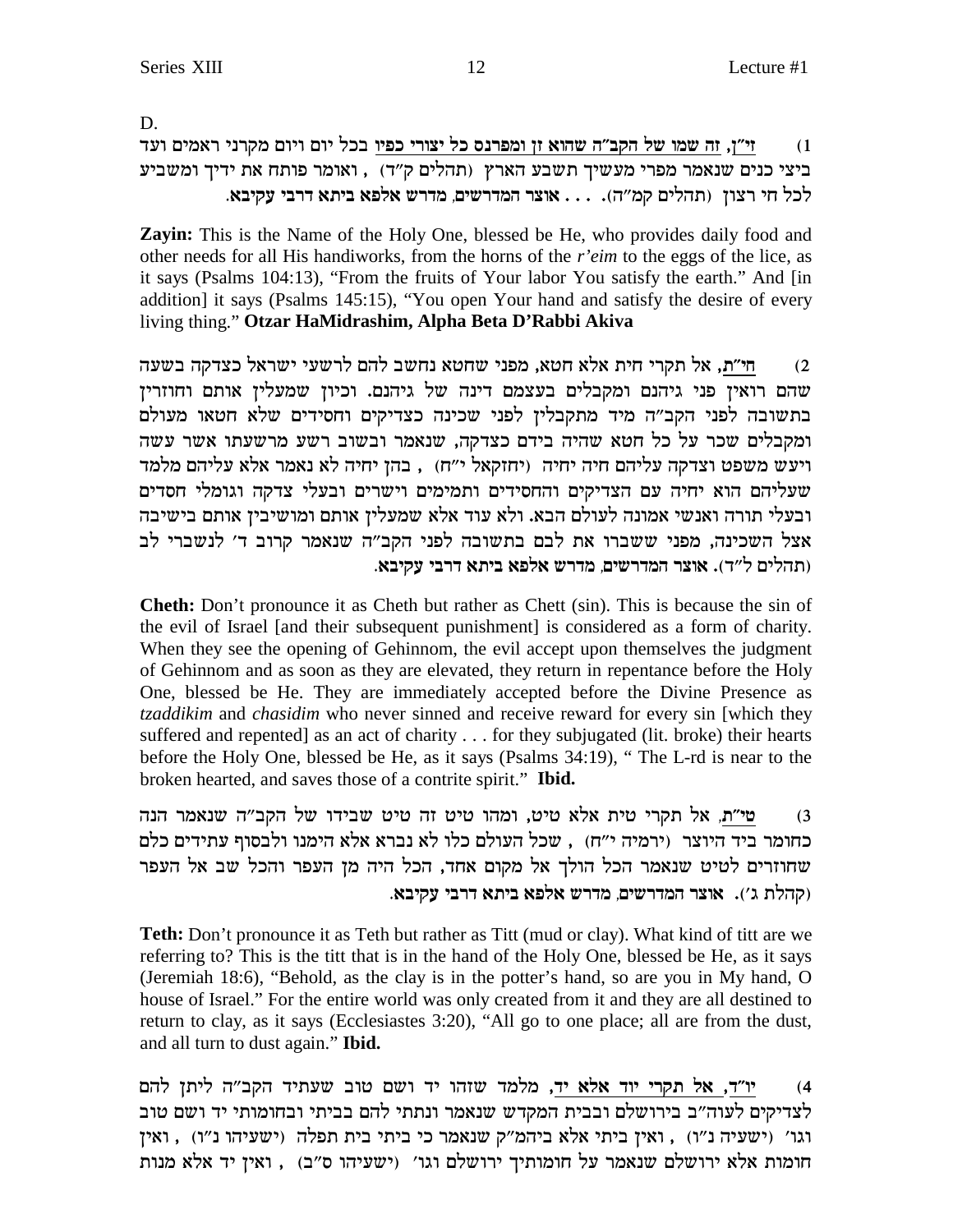שנאמר חמש ידות (פ' מקץ). ומהו יד? מלמד שעתיד הקב"ה לקרות לכל הצדיקים בשמם ונותן להם כוס של סם חיים בידם כדי שיהיו חיים וקיימים לעולמים, ומהו שם? מלמד שעתיד הקב״ה לגלות שם המפורש לכל הצדיקים לעוה״ב השם שנבראים בו שמים החדשים וארץ החדשה כדי שיהיו כולם יכולים לבראות עולם חדש, שנאמר שם עולם אתן לו אשר לא יכרת (ישעיה נ"ו) , ומנין שזה שם המפורש? נאמר כאן שם עולם ונאמר להלן זה שמי לעולם, מה להלן שם המפורש אף כאן שם המפורש. . . . אוצר המדרשים, מדרש אלפא ביתא **דרבי עקיבא.** 

**Yud:** Don't pronounce it Yud but rather Yad (hand). This teaches us that this is the memorial (literally hand) and good name that the Holy One, blessed be He, is destined to give to the *tzaddikim* (righteous ones) in the World to Come in *Yerushalayim* (Jerusalem) and the *Bais HaMikdash* (Temple), as it says (Isaiah 56:5), "And to them will I give in My house (*Bais HaMikdash*) and within My walls (*Yerushalayim*) a memorial (or portion) and a name better [than sons and of daughters; I will give them an everlasting name, that shall not be cut off." . . . . What is meant by "hand (or portion)"? This teaches us that the Holy One, blessed be He, is destined to call every *tzaddik* by name and give them a cup of life in their hand so that they will live and be established for ever. What is meant by "name"? This teaches us that the Holy One, blessed be He, is destined to reveal the explicit Name to each *tzaddik* in the World to Come, the Name through which the new Heaven and earth will be created, so that they will all be able to create a new world . . . **Ibid.**

5) **כ**״ף זה כף שבועה, כ״ף שהוא מכה זו על גב זו בשמחה רבה בסעודתן של צדיקים לעוה"ב ועומד ומרקד לפניהם בסעודה וכל צדיק וצדיק מהלכת עמו שכינה ברבוי רבבות מלאכי השרת ועמודי ברק סביב להן ונצוצין של זוהר מוקפות להן וזקוקי זיו מבהיקים את

**.`aiwr iaxc `zia `tl` yxcn ,miyxcnd xve`** . . . mditrtr z` oixwn xe` iwife mdipt

**Kaph:** This is the Kaph (palm) [used in conjunction with] an oath and [also] the Kaph [palm] which is used to clap with great joy at the banquet for the *tzaddikim* in the World to Come . . . **Ibid.**

```
iaxc `zia `tl` yxcn ,miyxcnd xve` . . . .zrc oian al `l` cnl ixwz l` ,c"nl (6
                                                            .`aiwr
```
**Lamed:** Don't pronounce this Lamed but rather l **L**ev n **M**aivin c **D**aas (the heart understands knowledge). . . . **Ibid**

,jl ai**h**ne ,jze` o**g**e ,jze` o**f** `ed jexa yecwd ,ok dyer dz` m`e - **l"k i"h g"f ונותן לך ירושה, וקושר לך כתר לעולם הבא. שבת דף קד.** (7

**Zayin**, **Cheth**, **Teth**, **Yud**, **Kaf**, **Lamed**: [this sequence teaches,] and if you do this, the Holy One, blessed be He, will sustain  $\tau$ [Zan-Zayin] you, be gracious  $\pi$ [Chein-Cheth] unto you, show goodness  $\mathfrak{v}[M$ eitiv-Teth] to you, give you a heritage  $\mathfrak{v}[Y$ erushah-Yud], and bind a crown  $\sum$ [Kether-Kaph] on you in the world to come  $\sum$ [L'Olam Haba-Lamed]. **Shabbos 104a**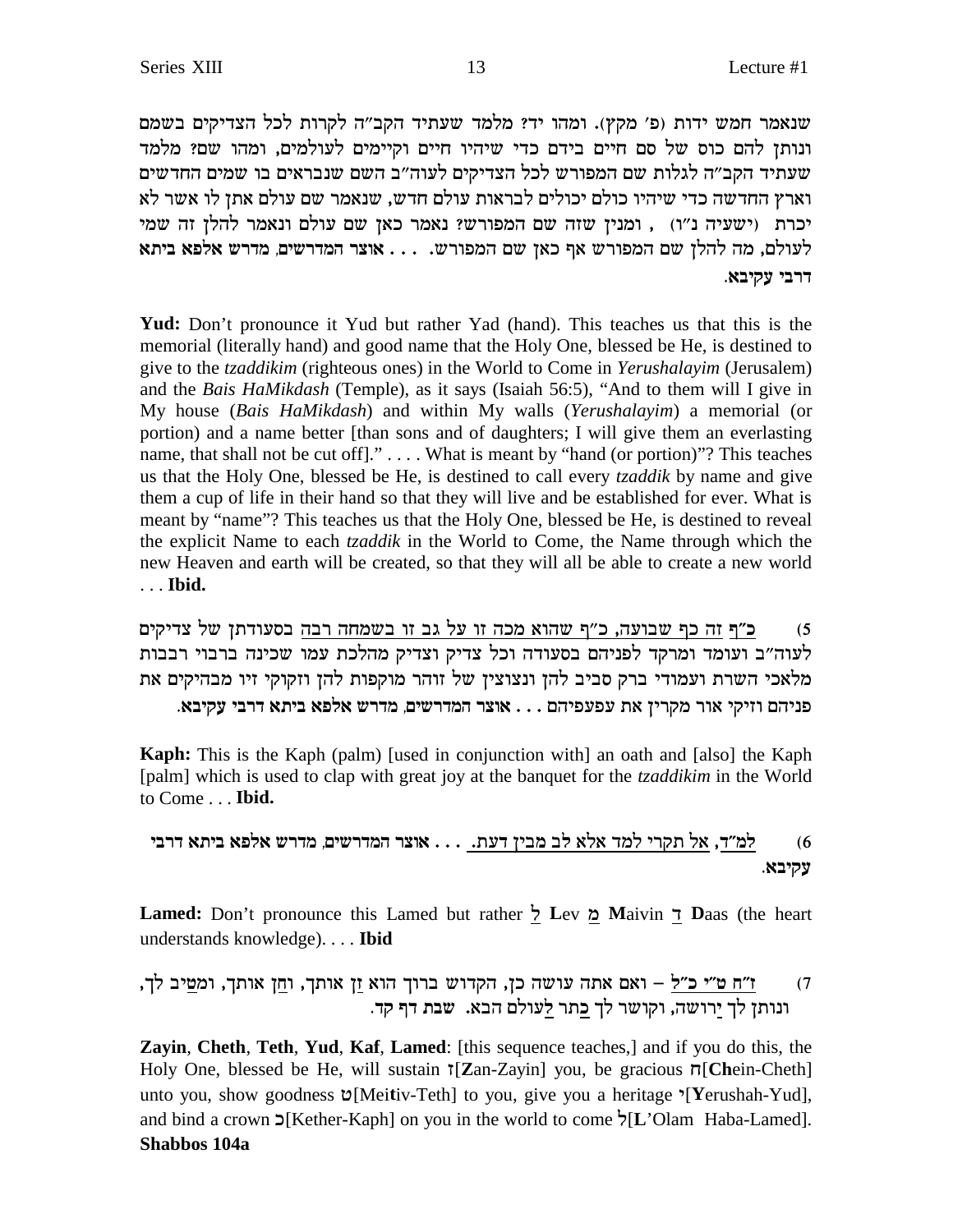E.

`qk ifxa micner mdipyy iptn zg` zaa mipy dze` `xew m"n dn iptn ,**m"n** (1 הכבוד וכלם חקוקים בטכסי שלהבת על כסא הכבוד וקושרין בראשם כתרים של אורה, וכיון שמגיע זמן קדושה ואין הקב"ה יורד ממרום רומו ודר במרכבה, שניהם מתקרבים זה אצל זה ואומרים אימתי ירד הקב"ה ממרום רומי רומים וירד במרכבה ואנו נראה מראה דמות פניו , ונאמר שירה לפניו? שנאמר מתי אבא ואראה פני א–להים (תהלים מ״ב) . ומהו מתי אבוא מלמד שלא אמרה רוח הקדש דבר זה אלא כנגד אותה שעה שאומרים אותיות שבמרכבה קודם שתבא שכינה ותרד על כסא מרכבה מתי יבא הקב"ה וישב על כסא הכבוד ונקבל את פניו בשמחה ובשירות. וכיון שבא הקב"ה וירד במרכבה כל שרי המרכבה וכל החיות שבמרכבה וכל אותיות שבמרכבה מקדימים בשירות להקבילו. אף מ׳ ום׳ שבמרכבה מקבלים פני שכינה באותה שעה בשירי עוז ומלכות ופותחים את פיהם ואומרים שירה. ומה שיר שהם אומרים? מ״ם פתוחה אומרת מלכותד מלכות כל עולמים, ומ״ם סתומה אומרת וממשלתך בכל דור ודור. מה עושה הקב"ה באותה שעה, תופש כל האותיות שבמרכבה , ומחבקז ומנשקז וקושר להם שני כתרים לכל אחד ואחד, כתר של מלכות וכתר של כבוד .<br>ואף מ״ם פתוחה ומ״ם סתומה תופסן הקב״ה בידו ומחבקן ומנשקן וקושר להם שני כתרים למ"ם פתוחה אחד של מלוכה ואחד של כבוד, למ"ם סתומה אחד של ממשלה ואחד של **.`aiwr iaxc `zia `tl` yxcn ,miyxcnd xve`** . . . .zx`tz

**Mem:** Why does the Mem have two forms at once? Because they both stand in the supernal mystery of the Throne of Glory and they are both engraved in a fiery surface on the Throne of Glory and tied to them on either side are crowns of light . . . What song do they sing? The open Mem says (Psalms 145:13), "Your (**m**alchuscha) kingdom is an everlasting kingdom." The closed Mem says (Ibid.), "and your dominion (*memshalticha*) endures throughout all generations." . . . **Otzar HaMidrashim, Alpha Beta D'Rabbi Akiva**

lky ,zeixal dnyp ea z`xapy iptn ?cnere sewf cg`e uaex cg` dn iptn ,**o"ep** (2 נשמה ונשמה פעם שהיא רובצת פעם שהיא זקופה. בזמן שאדם רובץ נפשו רובצת ובזמן wאדם זוקף נפשו זוקפת, שנאמר נר ד' נשמת אדם חופש כל חדרי בטן (משלי כ'). . . . **אוצר .`aiwr iaxc `zia `tl` yxcn ,miyxcnd**

**Nun:** Why is one form [of the Nun) crouching and the other form standing upright? This is because souls (*neshama*) were created for humanity and every soul is at times crouching and at other times standing upright. When a person is crouching, his soul is also crouching and when a person is upright, so too is his soul, as it says (Proverbs 20:27), "The soul of man is the candle of the L-rd, searching all the inward parts of the body (lit. abdomen)." **Ibid.**

on`p - dheyt **o"ep** dtetk **o"ep** ,mezq xn`n gezt xn`n - dnezq **m"n** dgezt **m"n** (3 .<br>כפוף נאמז פשוט. **שבת דף קד** 

The open **n Mem** and the closed **m Mem** [denote] open teaching [Ma'amar] and closed [esoteric] teaching. The bent **p Nun** and the straight **o Nun**: the faithful [Ne'eman] if bent [humble], [will ultimately be] the faithful, straightened. **Shabbos 104a**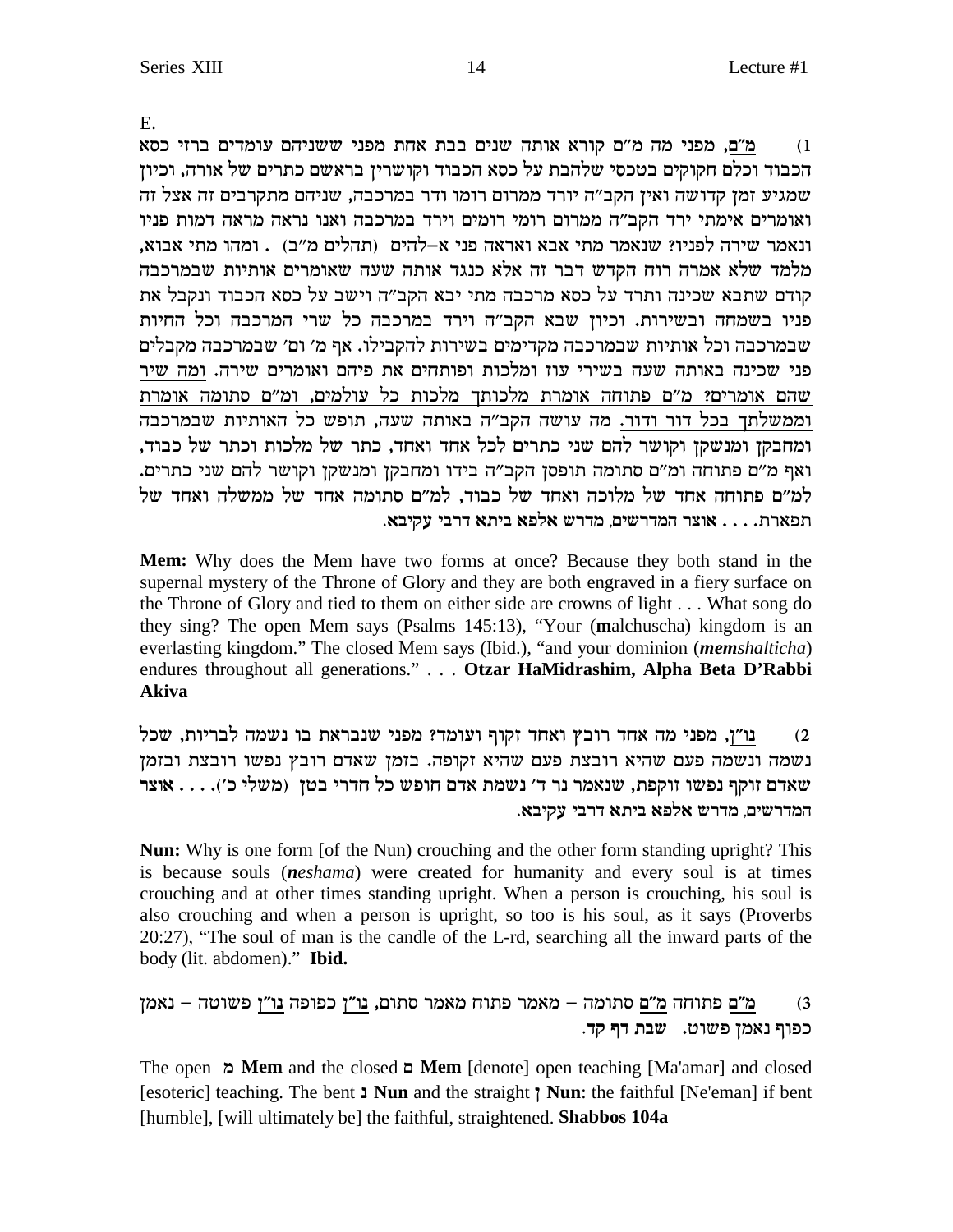מאמר פתוח ומאמר סתום – יש דברים שנתן רשות לדורשן, ויש שאתה מצווה  $(4)$ לסותמן, כגון מעשה מרכבה. נאמן כפוף – אדם כשר צריך להיות כפוף ועניו, וסופו להיות פשוט וזקוף לעולם הבא. רש״י שם

Open teaching and closed teaching: There are things that one is given permission to expound upon and there are things that one is commanded to keep closed, for instance *Maaseh Merkava* (the acts of the Divine Throne). **The bent Nun:** A righteous person needs to be bent and humble. The end will be that he will be straightened and upright in the World to Come. Rashi ibid.

 $F_{\perp}$ 

<u>סמ"ך,</u> אל תקרי סמך אלא סומך מך, זה הקב"ה שהוא סומך מכים ונופלים שנאמר  $(1)$ סומך ד׳ לכל הנופלים (תהלים קמ״ה) , סומך עליונים וסומך תחתונים סומך העוה״ז וסומך העוה"ב. ד"א סמ"ך זו ירושלם שהרי סמוך לה הרים ומקיפים לה גבעות, הרים כנגד אבות וגבעות כנגד אמהות, שנאמר ירושלם הרים סביב לה וגו׳ (תהלים קכ״ה) . – ד״א סמ״ך זה משכז שעשה משה וישראל במדבר שהיו סומכים לו ד׳ מחנות שבטי ישראל שנאמר דגל מחנה ראובן תימנה, דגל מחנה דן צפונה, דגל מחנה יהודה מזרחה, דגל מחנה אפרים ימה (פ׳ במדבר). – ד"א סמ"ך זה בית המקדש ששכינה בתוכו וסמוך לו סביב מלך וכהן גדול כהנים לויים וישראל כנגד ד' רוחותיו כבמדבר שהיו סמוכין לו ד' מחנות שבטי ישראל שנאמר דגל מחנה ראובן תימנה דגל מחנה דן צפונה וכו׳. ד"א סמ"ך זו התורה שסביב סמוך לה הנביאים וכתובים משנה מדרש הלכות ואגדות ושמועות ותוספות . . . אוצר המדרשים, מדרש אלפא ביתא דרבי עקיבא.

**Samech:** Don't pronounce it Samech but rather Somech Moch (He who supports the downtrodden). This is referring to the Holy One, blessed be He, who supports the wounded and falling, as it says (Psalms 145:14), "The L-rd upholds all who fall, and raises up all those who are bowed down." He supports the upper worlds and supports the lower worlds. He supports this world and the next . . . Otzar HaMidrashim, Alpha Beta D'Rabbi Akiva

עי"ן, לא נאמר אלא עין של תורה שהיא עין לכל עין, והיא אורה לכל אור, והיא  $(2)$ חכמה לכל חכמה, והיא בינה לכל נבונים, והיא מדע לכל יודעים, והיא חיים למחזיקים בה וכו׳. . . . אוצר המדרשים, מדרש אלפא ביתא דרבי עקיבא.

Eyin: This was only said in regards to the eye (Eyin) of the Torah which contains the eye of all eyes. It contains the light of all light and the wisdom of all wisdom and the understanding of all people of understanding and the knowledge of all knowledgeable people. It provides life for all who grasp it . . . **Ibid.** 

ס״ע – סמוך עניים, לישנא אחרינא – סימנין עשה בתורה וקנה אותה. שבת קד.  $(3)$ 

Samech Eyin: support  $\overline{O}$  [Semach] the poor  $\overline{y}$  [Aniyyim]. Another interpretation: devise  $\mathcal{I}$  [Aseh] mnemonics  $\mathcal{I}$  [Simanin] in the Torah and [thus] acquire [memorize] it. **Shabbos** 104a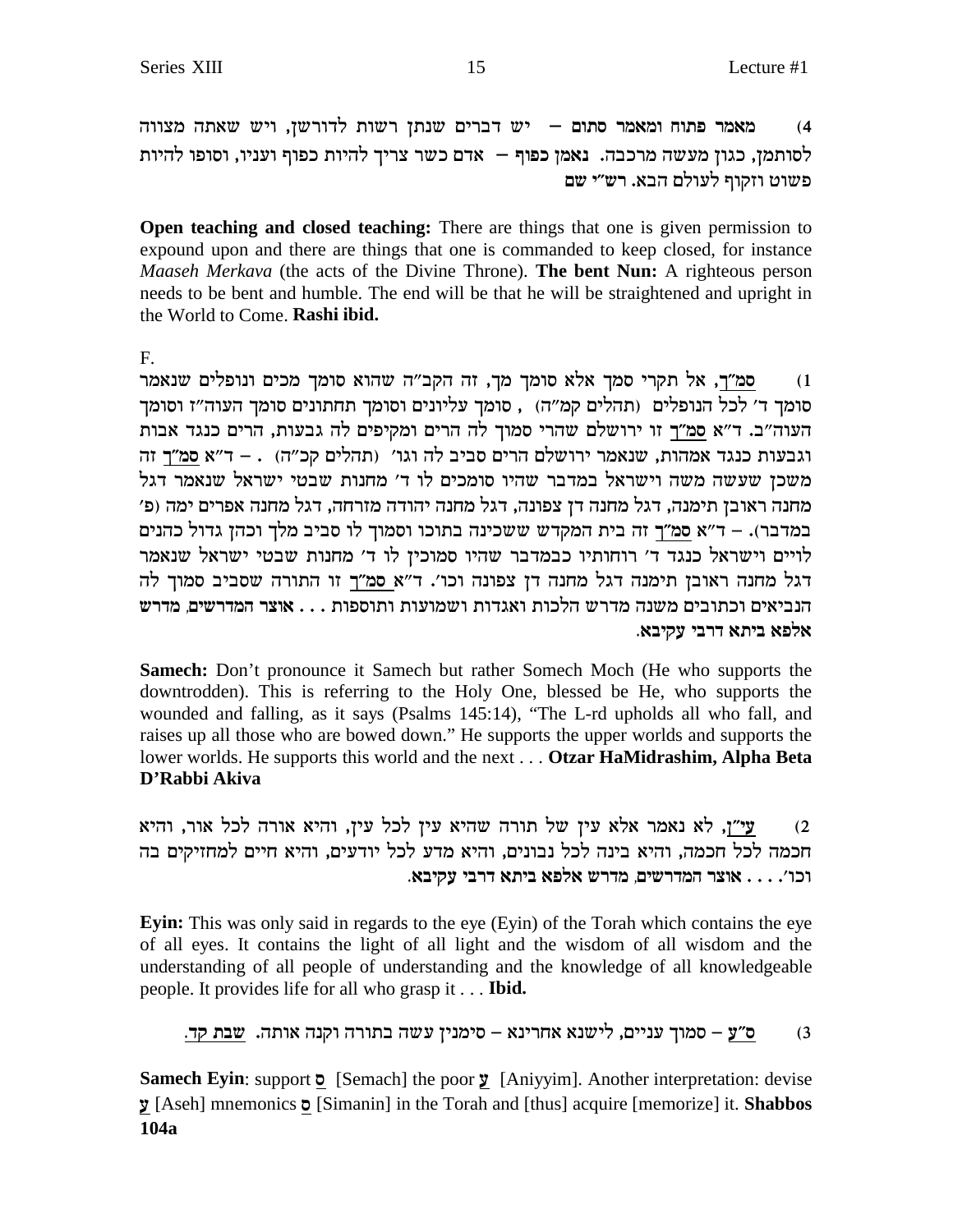G.

פ״י (פ״א), אל תקרי פ״י אלא פה ואין פה אלא משה שנאמר כי כבד פה וכבד לשון  $(1)$ אנכי (פ׳ שמות), מלמד שבאותה שעה אמר משה לפני הקב״ה רבש״ע יודע אני בעצמי שאתה א–לוה לכל באי עולם לא בראת את העולם אלא לכבודך ולא עשית בריה אלא ליקרך ולא בראת אדם אלא כדי לחלוק לך כבוד שנאמר כל הנקרא בשמי ולכבודי בראתי (ישעיה מ"ג) . וכל אבר ואבר שבראת באדם לא בראת אותו לבטלה, . . . עכשיו תן לי דיבור להשתמש בהן בפה ובלשון! משיב הקב"ה ואמר לו משה משה! מי שם פה לאדם הראשון, שנאמר ויאמר ד' אליו מי שם פה לאדם (שמות ד') , אני הוא ששמתי פה ולשון לאדה"ר שהפקדתיו על כל באי עולם כפקיד להפקיד כל בריות שבעולם ולקרוא כל אחד ואחד בשמו ולשום שמות לכל בריה ובריה שנאמר וכל אשר יקרא לו האדם נפש חיה הוא שמו (פ' בראשית). אוצר המדרשים, מדרש אלפא ביתא דרבי עקיבא.

Pei: Don't pronounce it Pei but rather Peh (mouth). . . . I am the One Who placed a mouth and tongue in Adam HaRishon (the first man), for I placed him in charge of all of the world as one places an officer in charge, to take care of the life forms of the world and to call each of them by their name and to give names to each and every creature, as it says (Genesis 2:19), "... whatever Adam called every living creature, that was its name." Otzar HaMidrashim, Alpha Beta D'Rabbi Akiva

... צד"י אל תקרי צד"י אלא צדק, זה צדקו של הקב"ה שהוא עושה עם בשר ודם,  $(2)$ ובשביל שאמר משה כי כבד פה וכבד לשון אנכי ולא איש דברים אנכי זכה שאמר לו הקב"ה לא כן עבדי משה פה אל פה אדבר בו (פ' בהעלותך) וזכה שאמר אלה הדברים. ובשביל שאמר משה ואנחנו מה (פ' קרח) זכה שאמר לו הקב"ה אתה אומר כי כבד פה וכבד לשון אנכי חייך אני נותן לך פתחון פה ומענה לשון יותר מכל באי עולם. שכל חדרי תורה וכל גנזי חכמה שיש לי במרום לא יראו אלא על ידיך שנאמר ואנכי אהיה עם פיך והורתיך . . . . אוצר המדרשים, מדרש אלפא ביתא דרבי עקיבא.

**Tzaddi:** Don't pronounce it *tzaddi* but rather *tzeddek* (righteousness or justice). This is referring to the righteousness and justness of the Holy One, blessed be He, in his dealings with flesh and blood.... Because Moshe said (Exodus 4:10, "I am slow of speech, and of a slow tongue," and "I am not eloquent," he merited that the Holy One, blessed be He, said regarding him (Numbers 12:8), "With him I speak mouth to mouth, manifestly," . . . Ibid.

<u>פ' כפופה פ' פשוטה</u> – פה פתוח פה סתום, צד"י כפופה וצד"י פשוטה – צדיק כפוף צדיק  $(3)$ פשוט. היינו נאמן כפוף נאמן פשוט! – הוסיף לך הכתוב כפיפה על כפיפתו, מכאן שנתנה התורה במנוד ראש. שבת קד.

The bent **D** Pei and the straight  $\nabla \cdot$  Pei [intimate] an open mouth [peh], a closed mouth. A bent **2 Tzaddi** and a straight  $\gamma$  **Tzaddi**: the righteous [tzaddik] is bent [in this world]; the righteous is straightened [in the next world]. But that is identical with the 1 faithful bent [and] the *r* faithful straightened? Scripture added humility to his humility; hence [we learn that] the Torah was given under great submissiveness. Shabbath 104a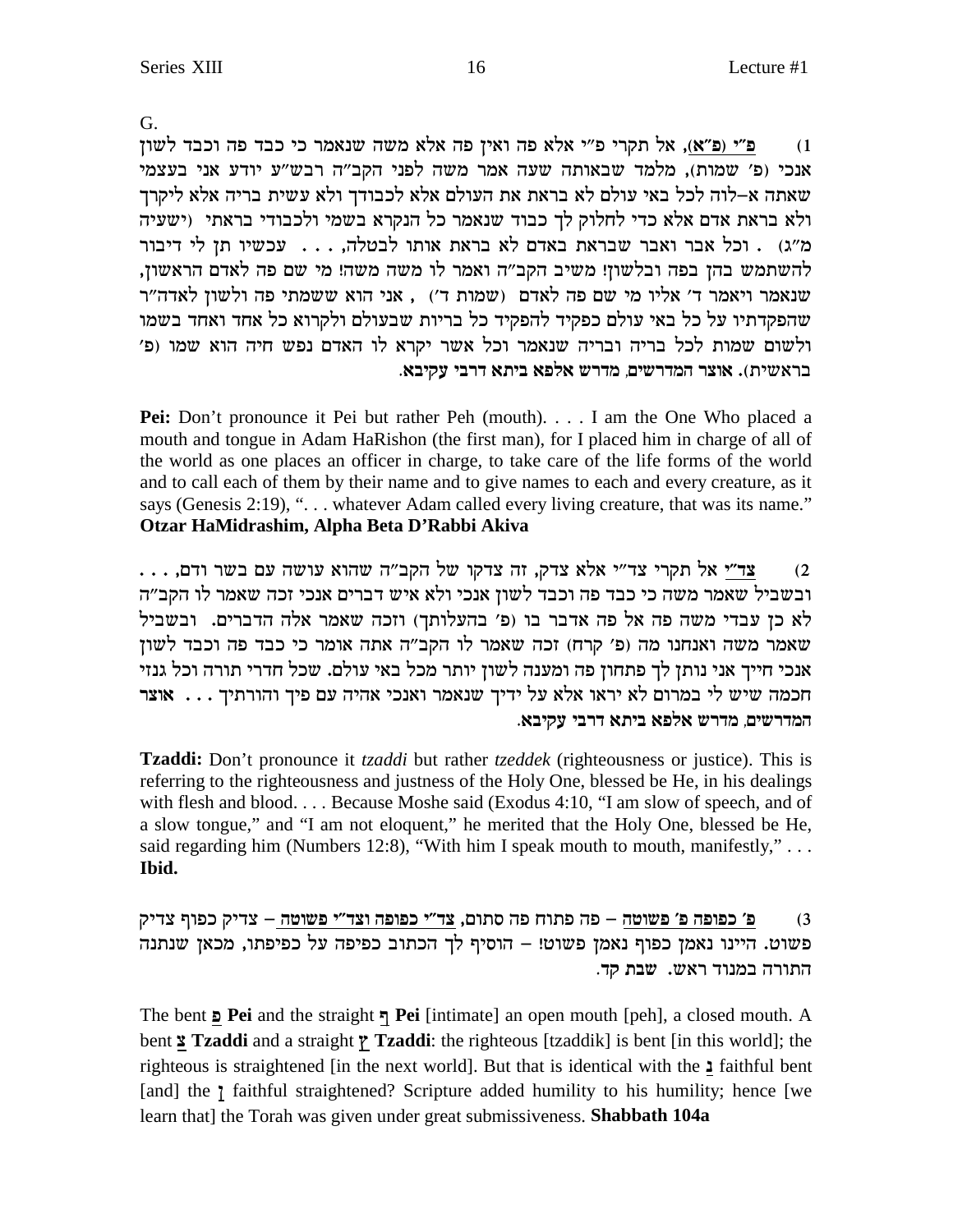פה פתוח – בשעת המכנסים פזר. פה סתום – בשעת המפזרים כנס, אם יש גדול  $(4)$ ממך. במנוד ראש – ברתת וענוה יתירה. רש"י שם

An open mouth [peh]: At a time when others are not disseminating Torah, you should disseminate it. A closed mouth: At a time when others are disseminating Torah, you should keep your Torah knowledge to yourself, provided that there is someone greater than you who is teaching. Great submissiveness: With trembling and abundant humility. Rashi, ibid.

 $H_{\cdot}$ 

קו״ף, זה משה אבי החכמים אבי כל הנביאים, אבי כל החכמים שהקיף לפני פרעה כל  $(1)$ דברי חכמה וכל דברי בינה וכל דברי ערמה וכל דברי דעה וכל דברי השכל בשבעים לשון. . . . אוצר המדרשים, מדרש אלפא ביתא דרבי עקיבא.

Kuf: This is referring to Moshe, the father of the wise and the father of all of the prophets. The father of all of the wise, for he presented before Pharaoh a comprehensive (surrounded - hikif) synopsis of all of the [world's] wisdom, understanding, cunning, knowledge, and intellect, in seventy languages. . . . Otzar HaMidrashim, Alpha Beta D'Rabbi Akiva

רי"ש, ראש, זה הקב"ה שהוא ראש לכל העולם וסופו והוא קורא דורות ראשונים  $(2)$ רי"ש אין ריש אלא דברו של הקב"ה שנקרא ראש שבו ברא הקב"ה שבעה רקיעים וכל פמלייא שלו. ומנין שדברו נקרא ראש, שנאמר ראש דברך אמת (תהלים קי"ט) ... ד"א רי"ש אין ריש אלא מגדל שבנו בני דור הפלגה שראשו מגיע לשמים שנאמר הבה נבנה לנו עיר ומגדל וראשו בשמים (פ׳ נח). באותה שעה אמרו בני דור הפלגה לא שוטים היו בני המבול שאמרו לבוראם סור ממנו עד שהמטיר עליהם מי המבול ארבעים יום וארבעים לילה ואיבדן מן העולם שנאמר קל הוא על פני המים (איוב כ"ד), אבל אנו נבנה מגדל מהארץ עד לרקיע ונשב בתוכו כמלאכי השרת ונקח קרדומות בידינו ונבקיע הרקיע ויזובו המים העליונים למטה אצל המים התחתונים כדי שלא יעשה בנו כשם שעשה בבני דור המבול. באותה שעה נתחלקו בני דור הפלגה לשלש כתות, אחת אומרת נבנה מגדל מן הארץ עד לרקיע ונשב בתוכו כמלאכי השרת כדי שיהיו מושבנו בעליונים ובתחתונים, וכת שניה אומרת נבנה מגדל מהארץ עד לרקיע ונעשה לנו שם ואין שם אלא ע״ז שנאמר ושם אלהים אחרים לא תזכירו (משפטים), וכת שלישית אומרת נבנה לנו מגדל מהארץ לרקיע ונחתוך השמים ושמי השמים חתיכות חתיכות ונעשה מלחמה עם הקב"ה ולא נניחנו במקומו. כת .<br>האומרת נעלה לרקיע ונשב שם כמלאכי השרת עליהם הכתוב אומר וירד ד׳ לראות את העיר .<br>ואת המגדל, וכת האומרת נעלה ונעבוד שם ע״ז עליהם הכתוב אומר הבה נרדה ונבלה שם שפתם, וכת האומרת נעשה מלחמה עליהם הכתוב אומר ויפץ ד׳ אותם משם. . . . ד״א ריש אין ריש אלא ישראל שנתן הקב"ה ראש לכל האומות שנאמר ונתנך ד' לראש ולא לזנב (פ' תבוא). אוצר המדרשים, מדרש אלפא ביתא דרבי עקיבא.

Reish: This means Rosh (head). This refers to the Holy One, blessed be He, who is the head (beginning) of the entire of world and its end.... Another explanation of Reish is that it is referring to the Tower of Babel which was built by the generation of the separation (*dor haflaga*) whose top (rosh) was in the heavens, as it says (Genesis 11:4),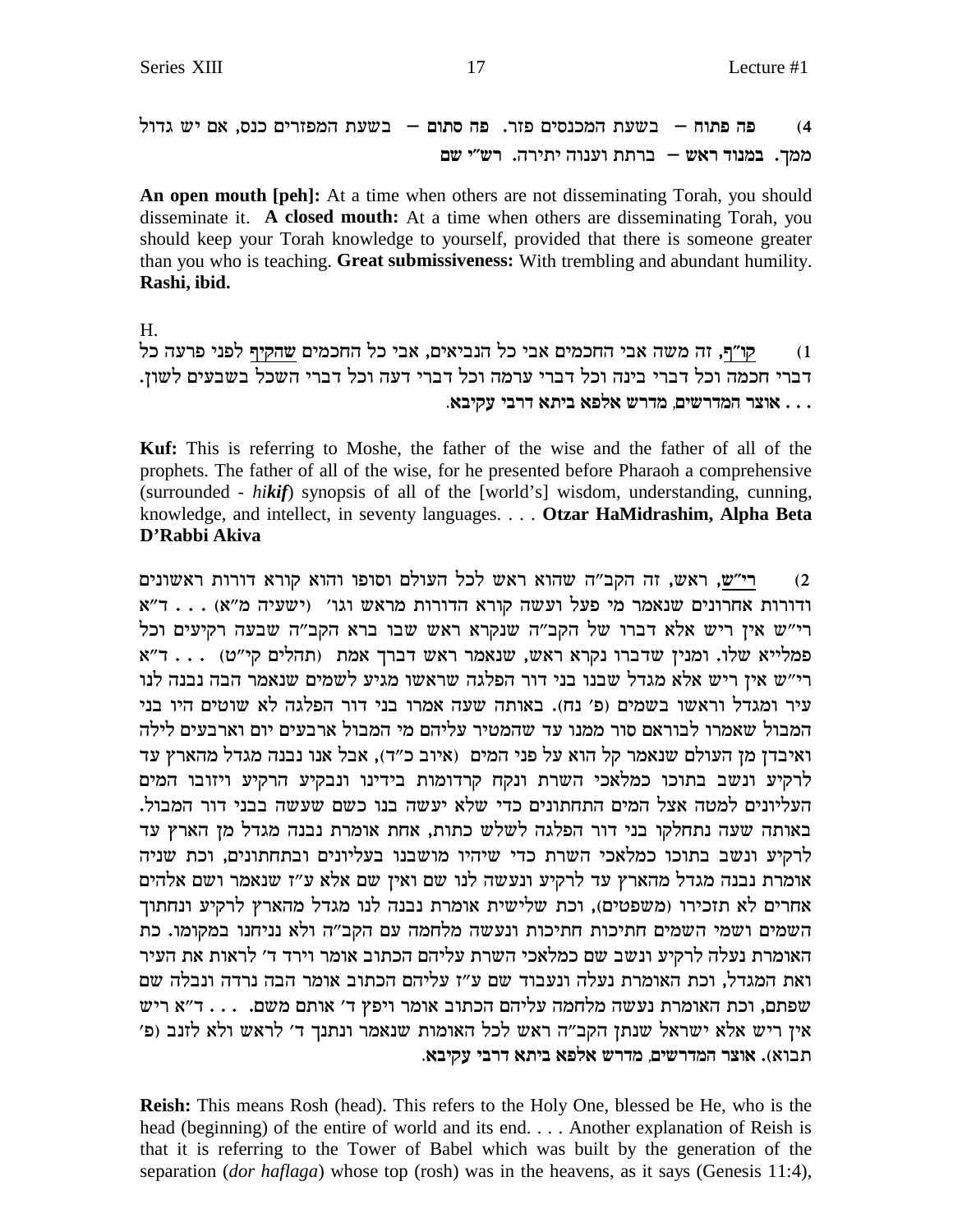"And they said, Come, let us build us a city and a tower, whose top may reach to heaven." At that time the members of the generation of the separation said, "Weren't those who died in the Mabul (Deluge) idiots! For they said to their Creator (Job 21:14), "Depart from us," and He caused the waters of the Deluge to rain upon them for forty days and forty nights and destroyed them from the world, as it says (Job 24:18), " He was swift upon the waters; their portion is cursed in the earth." We, however, will build a tower that will stretch from heaven to earth and we will dwell within it like ministering angels and we will take axes in our hands and we will split open the *rakia* and the higher waters will drain down towards the lower waters in order that He not do to us as He did to the members of the generation of the Deluge (*dor hamabul*). At that time, the members of the generation of the separation (*dor haflaga*) split into three groups. One of them said: Let us build a tower that will stretch from heaven to earth and we will dwell within it like ministering angels in order that we dwell in the higher and lower [regions]. The second group said: Let us build a tower that will stretch from the earth to the heaven and we will make for ourselves a name. The term "name" is referring to idolatry as it says (Exodus 23:13), ". . . and make no mention of the name of other gods." The third group said: Let us build a tower that will stretch from the earth to the heaven and we will cut the lower heavens and the upper heavens into small pieces and we will wage war against the Holy One, blessed be He, and we will not let Him remain in his place. Regarding the group that said: Let us go up to the heaven and dwell there like the ministering angels, Scripture said (Genesis 11:5), "And the L-rd came down to see the city and the tower . . ." Regarding the group that said: Let us go up and serve idols, Scripture said (Ibid. 11:7), "Come, let us go down, and there confuse their language, that they may not understand one another's speech." Regarding the group that said: Let us wage war, Scripture says (Ibid. 11:8), "So the L-rd scattered them abroad from there upon the face of all the earth." . . . Another explanation: Reish is referring to Israel which the Holy One, blessed be He, placed at the head of the all of the nations, as it says (Deuteronomy 28:13), "And the L-rd shall make you the head, and not the tail."**Ibid.**

ק<u>ו"ף</u> – קדוש, <u>רי"ש</u> – רשע. מאי טעמא מהדר אפיה דקו"ף מרי"ש? אמר הקדוש ברוך הוא: אין אני יכול להסתכל ברשע. ומאי טעמא מהדרה תגיה דקו"ף לגבי רי"ש – אמר הקדוש ברוך הוא: אם חוזר בו אני קושר לו כתר כמותי. ומאי טעמא כרעיה דקו"ף תלויה דאי הדר ביה ליעייל. וליעול בהך? מסייע ליה לריש לקיש, דאמר ריש לקיש: מאי דכתיב  $-$  משלי ג) אם ללצים הוא יליץ ולענוים יתן חן, בא ליטמא - פותחין לו, בא ליטהר **מסייעים אותו. שבת קד.** 

**Kuf** [stands for] Kadosh [holy]; **Resh** [for] Rasha [wicked]: why is the face of the Kuf averted from, the Resh? The Holy One, blessed be He, said: I cannot look at the wicked. And why is the crown of the Kuf turned toward the Resh? The Holy One, blessed be He, says: If he repents, I will bind a crown on him like Mine. And why is the foot of the Kuf suspended? [To show] that if he repents, he can enter and be brought in [to God's favor] through this [opening]. This supports Resh Lakish, for Resh Lakish said: What is meant by (Proverbs 3:34), "Surely He scorns the scorners, But he gives grace unto the lowly"? If one comes to defile himself, he is given an opening; if one comes to purify himself, he is helped. **Shabbos 104a**